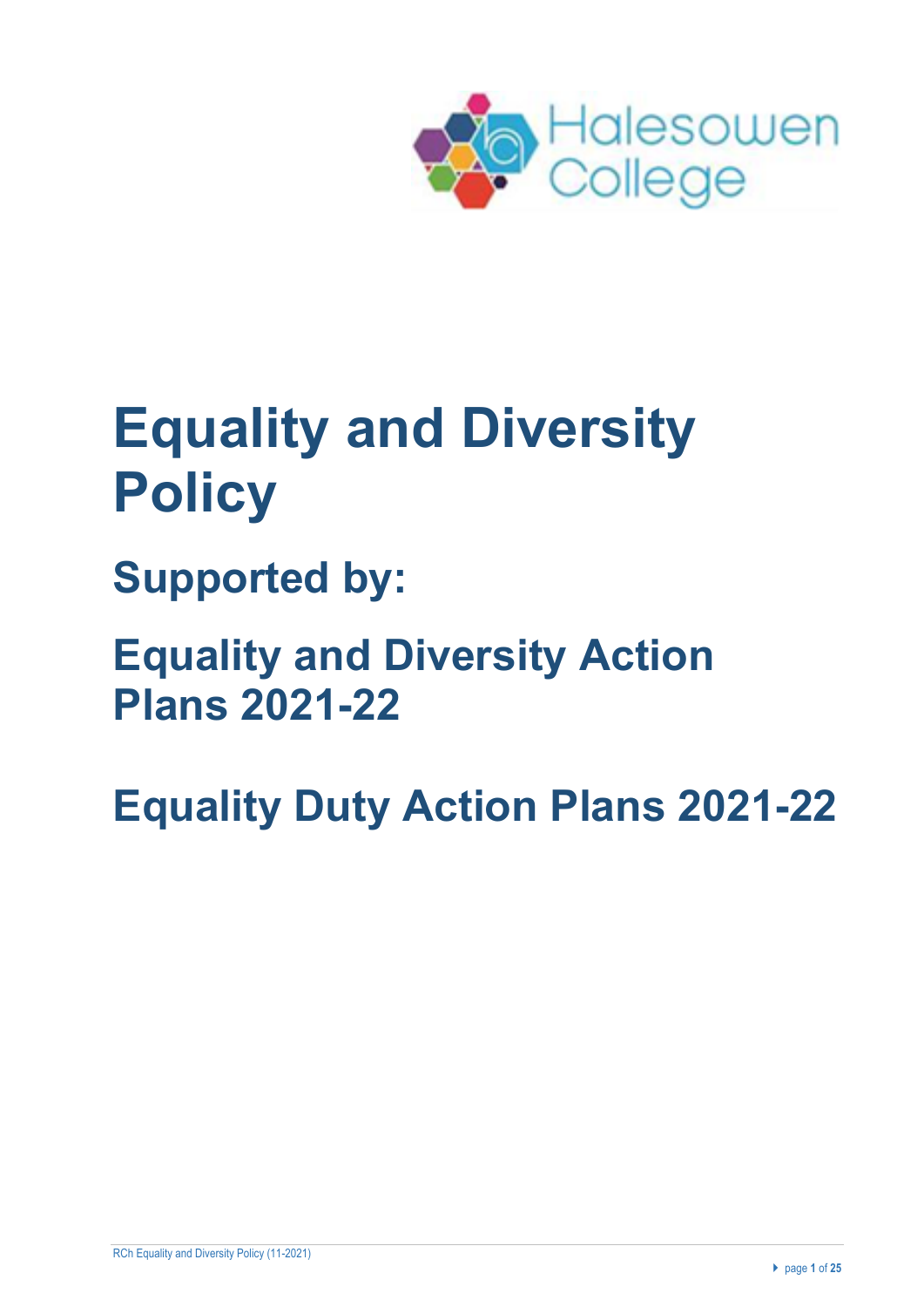## **Contents**

| 1. Policy Statement                  | 3  |
|--------------------------------------|----|
| 1.1. College Accessibility Statement | 3  |
| 2. The Equality and Prevent Duty     | 4  |
| 2.1. Equality Duty                   | 4  |
| 2.2. Prevent Duty                    | 5  |
| 3. Rights and Responsibilities       | 5  |
| 4. Implementation                    | 6  |
| 4.1. Learners                        | 7  |
| 4.2. Staff                           | 8  |
| 4.3. Governors                       | 10 |
| 5. Conclusion                        | 11 |

 **Page**

#### **Appendices:**

**Appendix A Reporting Discrimination, Harassment or Bullying**

- **Appendix B Legal Framework**
- **Appendix C Definition of Terms**
- **Appendix D Single Equality Scheme**

**Equality Objectives and Action Plans (pages 17 to 28)**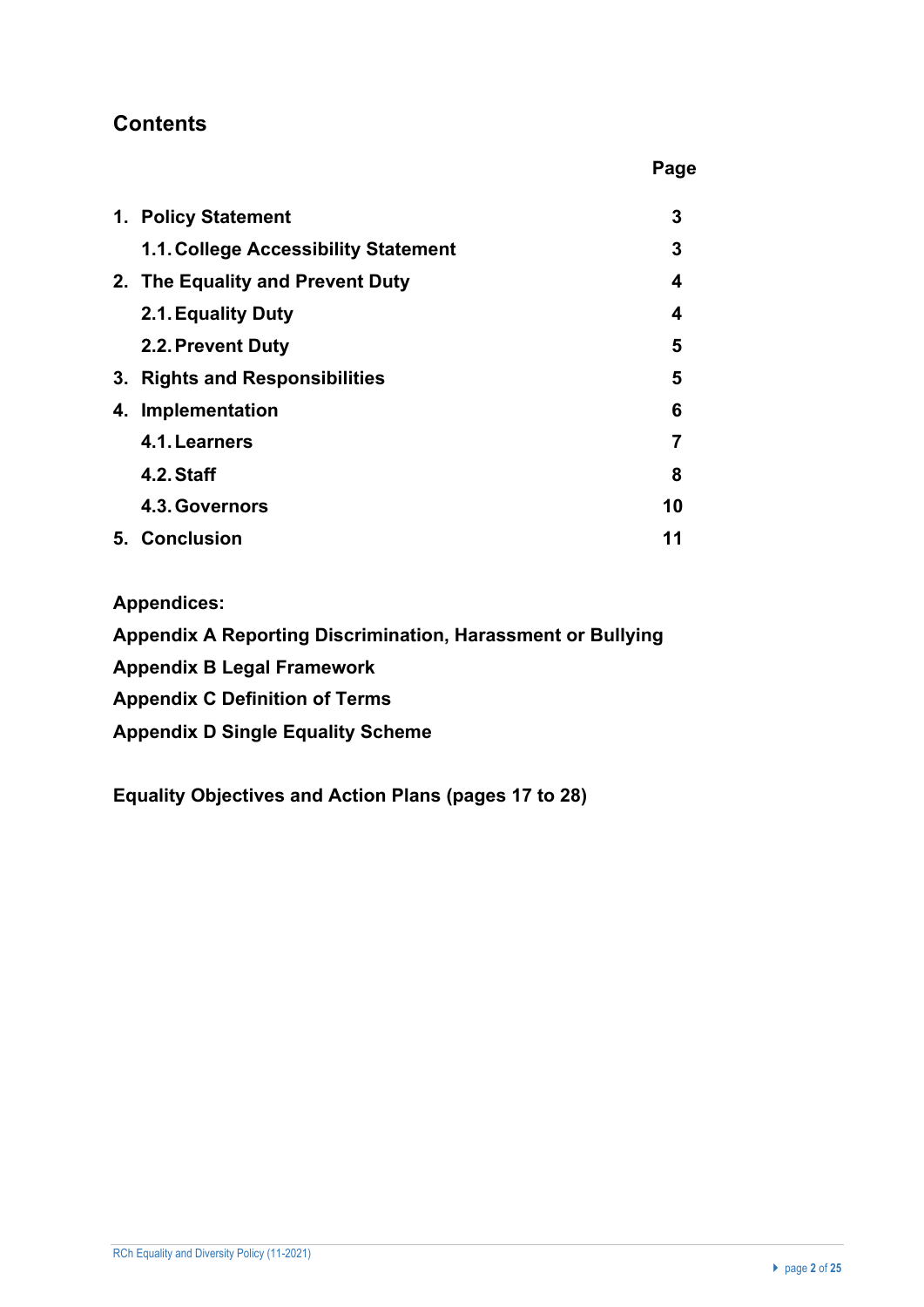

## **EQUALITY AND DIVERSITY POLICY**

#### **1 Policy Statement**

This Policy applies to students and staff at Halesowen College. The policy describes how it will fulfil its statutory duties to promote equality of opportunity and not discriminate. It demonstrates how it is placing the promotion of what we do and the impact on the different strands within the Equality Act 2010, and the College's approach to ensuring that staff, students, governors and visitors are treated fairly and consistently, and within the legal framework of the Act.

Halesowen College values social and cultural diversity and aims to ensure you will find the College to be an inclusive and welcoming place to study. We are a learner focused organisation with values based on trust, integrity and to ensure our students Learn, Succeed and Flourish. We seek to provide a working environment free from harassment, discrimination and victimization. We will not tolerate any form of discriminatory behaviour against actual or potential learners, visitors or employees. The College aims to actively promote equality of opportunity and challenge discriminatory attitudes.

Equality and diversity affects everyone as we all work in diverse teams with people of different genders, ethnic origins, sexual orientation, ability, beliefs, values, and working styles. It is important to understand what we mean by equality and diversity, how it impacts on everyday life, and the reasons for and benefits of promoting it.

We are committed to creating an inclusive College, where people are treated with dignity and respect and where we anticipate and respond positively to different needs and circumstances so that everyone can achieve their potential.

#### **1.1 College Accessibility Statement**

Halesowen College is committed to promoting the practice of fairness and to eliminating inequality based on the grounds of age, disability, learning needs, family responsibility, marital status, culture, ethnicity, nationality, religious beliefs, gender, gender reassignment, sexual orientation, trade union activity, unrelated criminal convictions or other irrelevant criteria. We aim to recognise and value the contribution made by each individual to our learning environment.

The College strives to ensure that all staff and learners, whether existing of potential, receive fair treatment when making application; and in terms of their retention, achievements and employability, not least in relation to under-represented groups within the community.

The College provides private facilities for staff, students, Governors and visitors to use for purposes such as prayer, multi faith acts, breast feeding and reflection. Each campus has an allocated room for this.

#### **1.2 Our Policy Aims**

- To prevent discrimination
- To promote equality of opportunity
- To promote good relations between people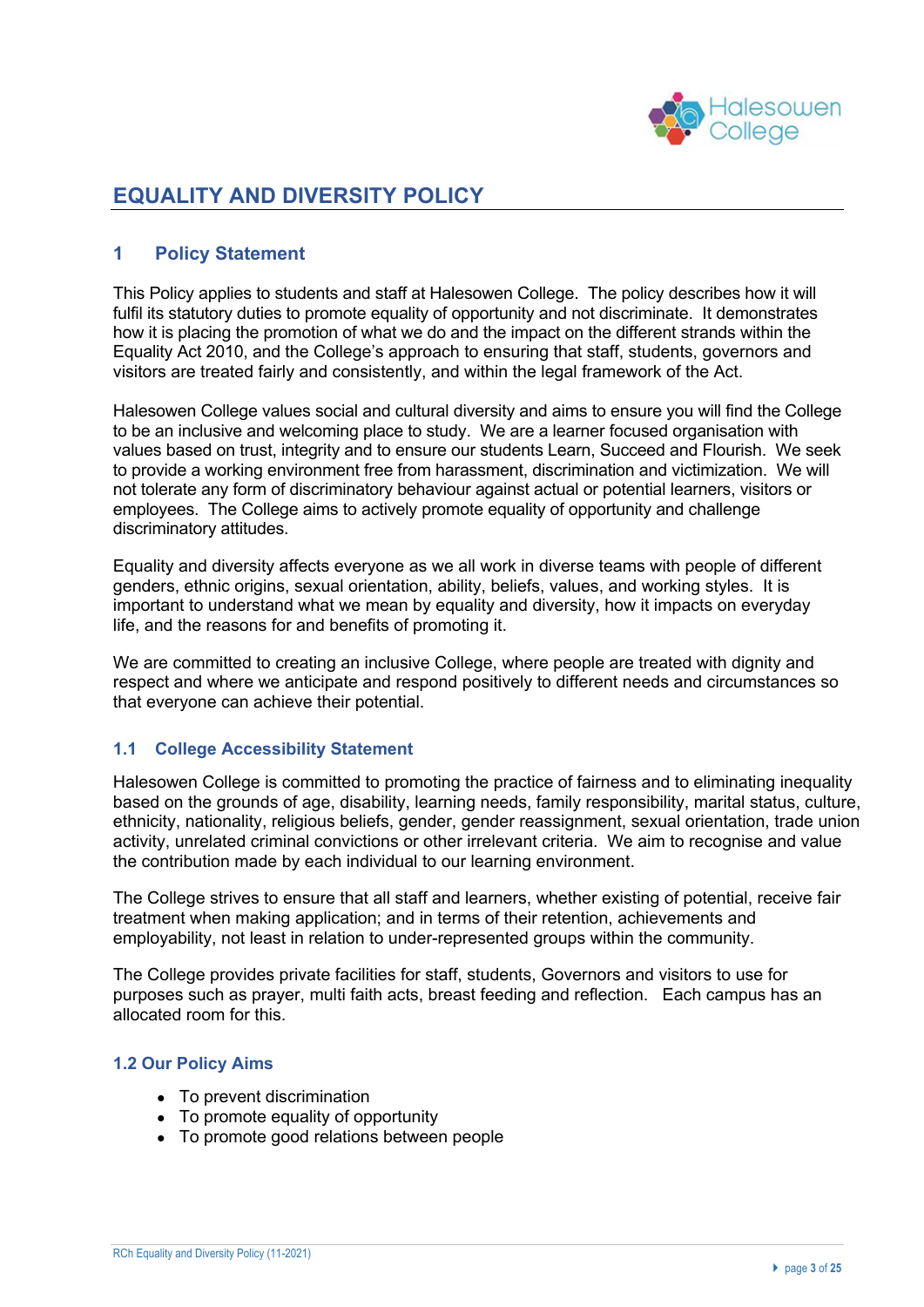#### **2 The Equality and Prevent Duty**

#### **2.1 Equality Duty**

Following the introduction of the Equality Act 2010 (Specific Duties) Regulations 2011, the College developed a Single Equality Scheme to ensure that the Duty placed upon it was covered and that due consideration was being given to the requirements of the Duty itself.

The Equality Duty covers the nine protected characteristics. It is unlawful to discriminate against any individual or group on the basis of one, or more, of these protected characteristics:

- **■** Age
- **Disability**
- Gender reassignment
- **Pregnancy and maternity**
- Race, including ethnic or national origins, colour or nationality
- Religion or belief, including lack of belief
- Sex
- Sexual orientation

Halesowen College directly reports retention and success data for learners within some of these characteristics. The College then has a series of arrangements in place to take due regard of individuals and groups within the other categories.

The Duty requires the College to:

- $\blacksquare$  publish information annually to show its compliance with the Equality Duty; and
- $\blacksquare$  set equality objectives and publish them at least every four years after that.

The policy is available on the College's web site and contains information on how it complies with the Duty together with the objectives that is has set for that academic year. Although the Duty only requires the publishing of objectives every four years, the College does review and publish these each year to demonstrate impact.

The Duty states that the College must publish information that outlines how it is complying with the Equality Duty and how it is showing due regard to the need to:

- $\mathcal{L}_{\mathcal{A}}$ Eliminate unlawful discrimination, harassment and victimisation and any other conduct prohibited under the Act;
- Advance equality of opportunity between people who share a protected characteristic and people who do not share it; and
- **Follow** Foster good relations between people who share a protected characteristic and people who do not share it.

The College remains committed to fulfilling these requirements and will continue to focus on its policies and procedures to ensure that this is achieved.

#### **2.2 Prevent Duty**

The College continually reviews its practices to ensure that it is complying with the Prevent Duty as set out in the Counter-Terrorism and Security Act 2015. The requirements of the Prevent Duty are covered within this document which is reviewed on a regular basis, annually at least, to ensure that the organisation has sufficient arrangements in place to educate, and keep safe, its students, staff, employers, contractors and visitors and to react to a situation which falls under this legislation.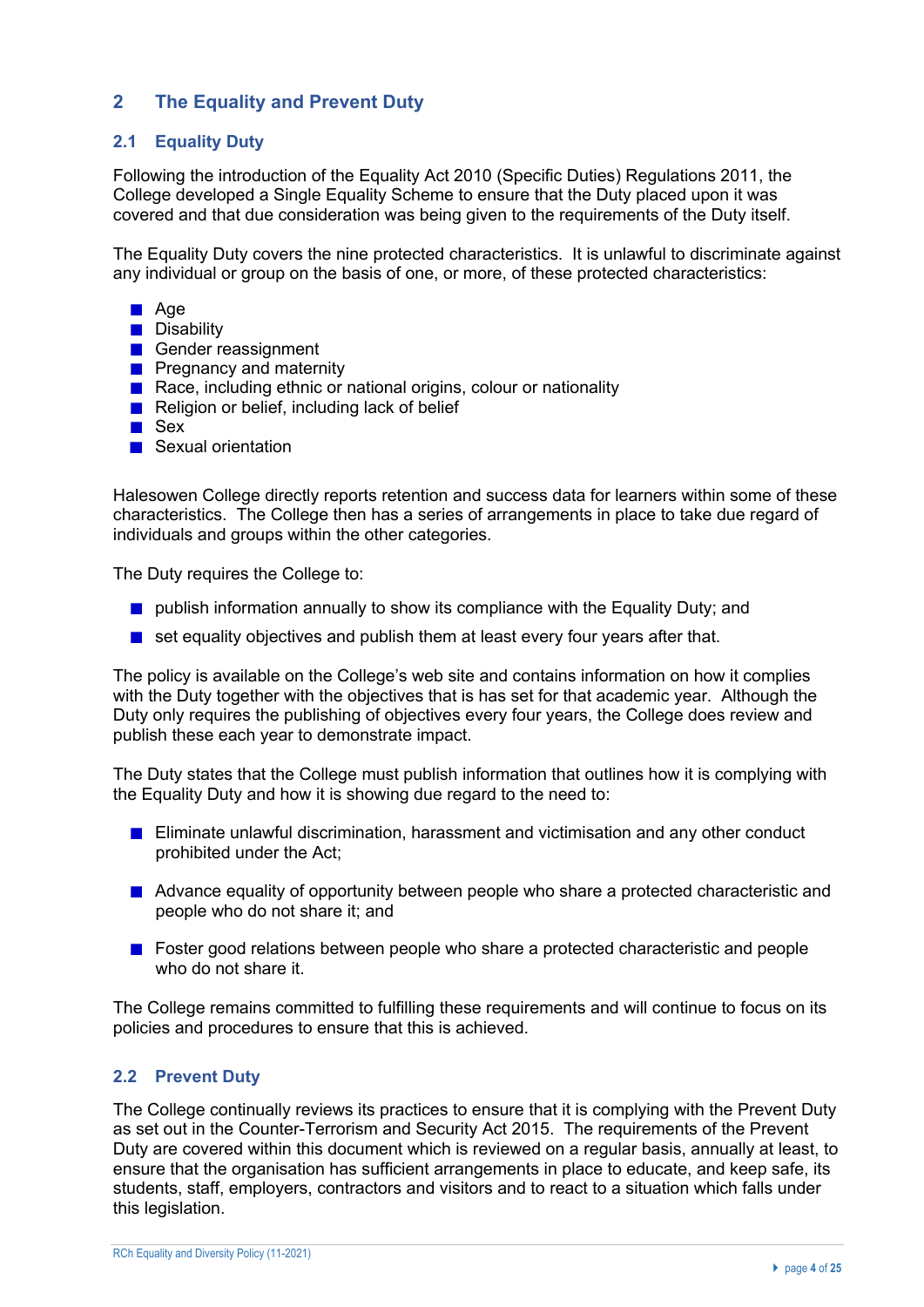The College focuses on the development of a culture in which everyone feels safe and respected and has the confidence to inform others of any potential risk to individuals or groups. As part of this ethos the College has considered the Prevent Duty and the importance of collaborative working between College staff, local authorities, police, other educational institutions, policy makers and health providers to identify, detect and safeguard vulnerable people throughout the organisation.

British Values are promoted and embedded these into lesson planning and the tutorial pastoral cycle. The College's Observation of Teaching and Learning Processes now take account of the Prevent Duty and British Values:

- **Democracy**
- $\blacksquare$  The rule of law
- **Individual liberty**
- **Mutual respect**
- $\blacksquare$  Tolerance of those with different faiths and beliefs.

The College has a separate strategy, risk assessment and action plan in place to cover its responsibilities under the Prevent Duty which is reviewed at least annually and audited externally. The strategy is available on the College's web site. The risk assessment and action plan can be requested and is available on the College's intranet for staff and students to view. These documents are monitored by the College Leadership Team, Safeguarding Forum, and the Corporation.

Staff, student and Governor awareness training takes place on a regular basis

#### **3 Rights and Responsibilities**

Learners, staff, governors, agency workers, visitors and contractors are required to support and uphold the principles set out in the policy. Partners and Employers are expected to maintain these standards when working with learners, through their own Equality and Diversity Policies or by adhering to College policies.

Halesowen College is responsible for ensuring appropriate equality policies, procedures and structures are in place and that such policies and procedures are effectively monitored and implemented. The equality and diversity policy is reviewed by the Equality and Diversity Forum and approved by the Corporation on an annual basis, or earlier where required, for example to respond to legislative changes.

The Corporation, the College's governing body, has overall responsibility for equality and diversity.

The commitment of all members of the College's community is required to make the policy a success. Failure to comply with this Policy by staff or learners will be investigated and may result in disciplinary action.

If you experience or witness any harassment, discrimination or bullying, please report it as soon as possible, even if it is not directed at you personally. Reporting procedures are detailed at Appendix A.

The policy is developed within the framework of UK legislation, listed at Appendix B.

A glossary of terms is listed in Appendix C.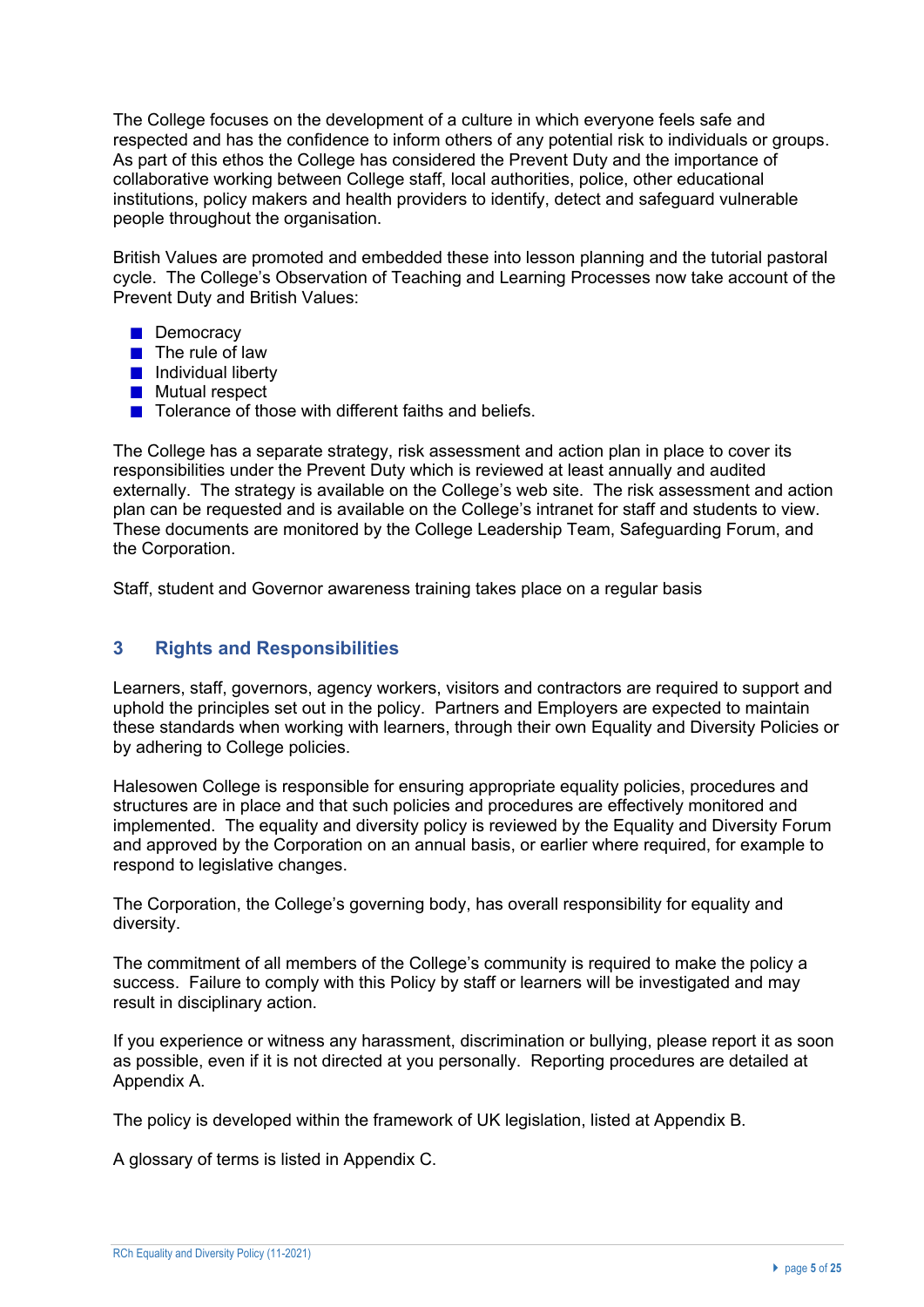#### **4 Implementation**

The College publishes student data for each academic year within the 'Annual Equality and Diversity Report which is published. Student data is also provided to, and discussed with, Governors, senior managers and members of the College's Equality and Diversity Forum on a regular basis throughout the year.

Each faculty of the College will be familiar with, and monitor, equality and diversity data within each of its curriculum areas. This data is detailed within each subject area's Self-Assessment Report for each academic year. Further monitoring takes place within the College's comprehensive quality arrangements; these include regular Curriculum Area Reviews (CARs) which take place with Senior and Middle managers. These analyse, in detail, the data for each student and group of students within each of the course areas. Comparison is made against students within the protected characteristics to ensure that all students are being given equal opportunity to succeed.

College Governors receive regular reports on student retention throughout the academic year. Retention data is broken down into protected characteristics and is analysed into course levels. The Annual Equality and Diversity Report provides success rates, at the end of the academic year, again by protected characteristic. Actions are set where gaps are seen and closely monitored to ensure that all students are supported to achieve.

Effective monitoring continues during the year to ensure that gaps appearing in student achievement are quickly identified and actions taken to improve.

The Policy is implemented through the whole of the College's activities, which is underpinned by an extensive plan of staff training and development through the annual Continuous Development Plan (CPD) which all staff complete.

Development plans are used to help embed equality and diversity into the curriculum. Course teams take account of individual and group needs, and plan to take full advantage of learning opportunities to promote equality and diversity in the classroom. Self-Assessment is used to identify areas of strength and areas for improvement against the nine protected characteristics. Quantitative information is used to compare performance of various groups and quality improvement plans are used to help narrow gaps in success rates where they occur.

Our Single Equality Scheme and Action Plan (Appendix C) details how we are continuously improving our equality practice and how we meet our legal requirements under the general and specific equality duties.

We monitor and review equality impact through our Equality Risk Assessment process.

Teaching and Learning strategies and implementation embrace the Equality and Diversity agenda and this is rigorously monitored and evaluated to ensure achievement gaps are narrowed through the Observation of Teaching and Learning processes.

The whole College community and its partners are represented through our Equality and Diversity Forum including Equality Student Ambassadors.

Staff and student equality groups help ensure that all groups within our community are involved in and consulted on College functions.

One Governor has specific responsibilities for equality and diversity and ensures College Corporation is fully informed of developments in this area.

We protect children and vulnerable adults through processes set out in our Safeguarding Policy.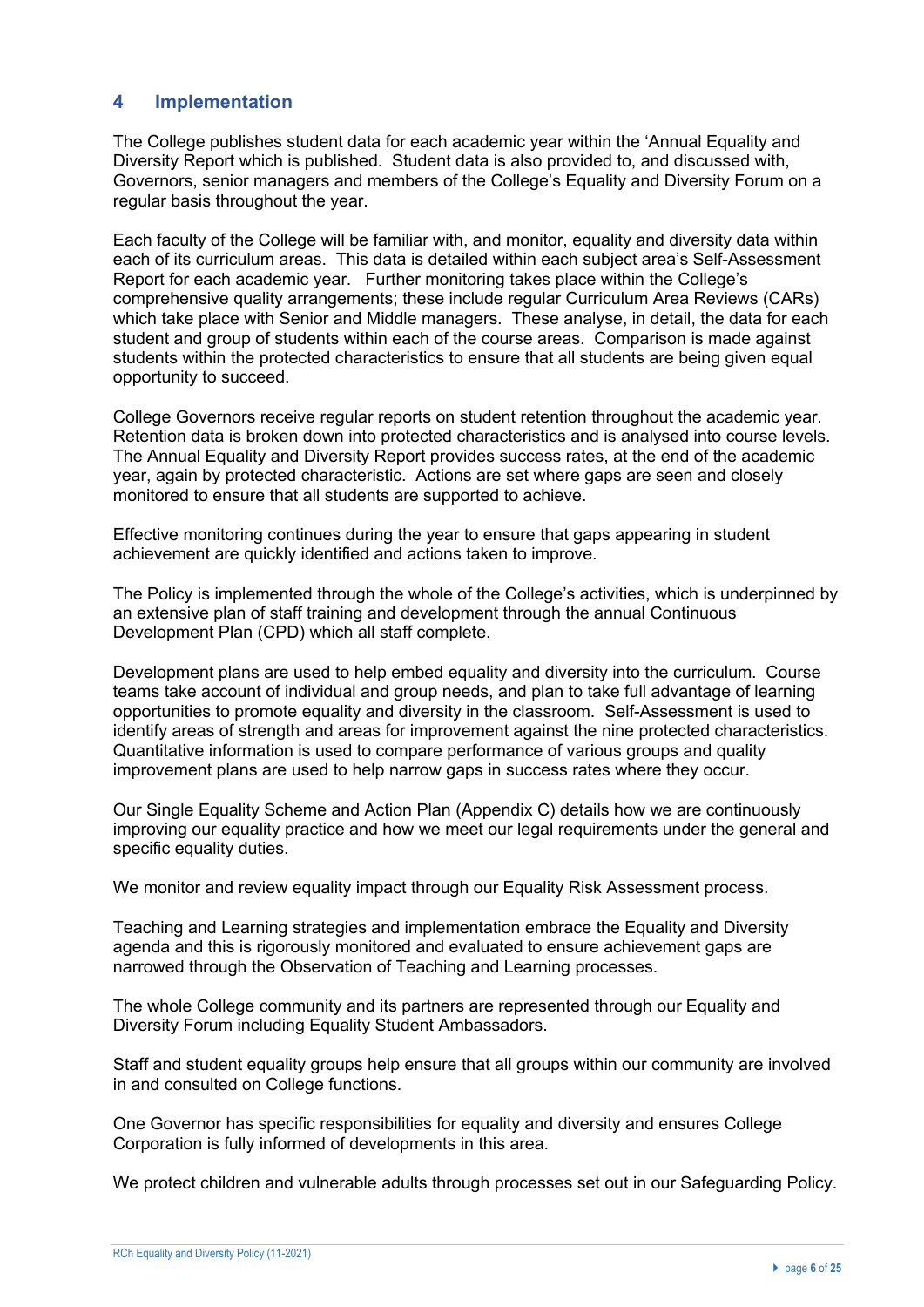#### **4.1 Learners**

Halesowen has a wide range of policies, procedures and initiatives in place to ensure that learners from all protected characteristic groups are encouraged to attend the College, are supported and are successful in their education. The College achieves this by providing:

- **Prevent related training sessions**
- **Annual Prevent Audit**
- **Leaders in Diversity**
- **Prevent forms part of tutorials and induction**
- **British Values posters are displayed around the organisation**
- **British Values are embedded into lesson planning and the Equality and Diversity themed** week
- **E** Equality and Diversity information contained within the student quide which all students receive
- College web site has clear guidance on the College's stance on Equality and Diversity, its practices and procedures
- **Publicity material in different format and different forums that encourages all learners to** apply and celebrates achievement regardless of ability
- **Prospectuses provided in a number of formats, demonstrating a wide range of courses and** promoting the high levels of learner support and involvement
- **Easily accessible premises. Including the provision of 'quiet hours' in student areas**
- Revision of the schemes of work to include a more directed section on equality and diversity to be measured through the observation of teaching and learning processes
- A flexible Student Hub provision to support all learners needs
- **A** user-friendly application and enrolment process with support mechanisms in place
- **A** student intranet giving information on the College's focus on the promotion of equality
- **Posters and displays around College premises advertising equality and providing** supportive information such as anti-bullying campaigns
- A comprehensive induction process highlighting equality and success for all
- **Effective learner support arrangements covering the assessment of learner needs and** educational and emotional support
- A programme of individual and group tutorials for all learners focusing on aspects of equality
- Equality embedded into the curriculum offer providing information and debate on areas such as different religions, cultures and beliefs
- **Learner feedback is gathered and analysed each academic year with equality and diversity** issues highlighted and dealt with as necessary
- **The provision of support from specific groups and sessions such as the Lesbian Gay** Bisexual Transgender (LGBTQ+) group and English as an Additional Language (EAL).
- College safeguarding procedures in place and available to all learners
- Safeguarding Forum reviewing procedures and incidents on a regular basis and implementing improvements
- Safeguarding Panel members contact details displayed around the College
- **Learner tutorials and guest speakers covering specific equality issues**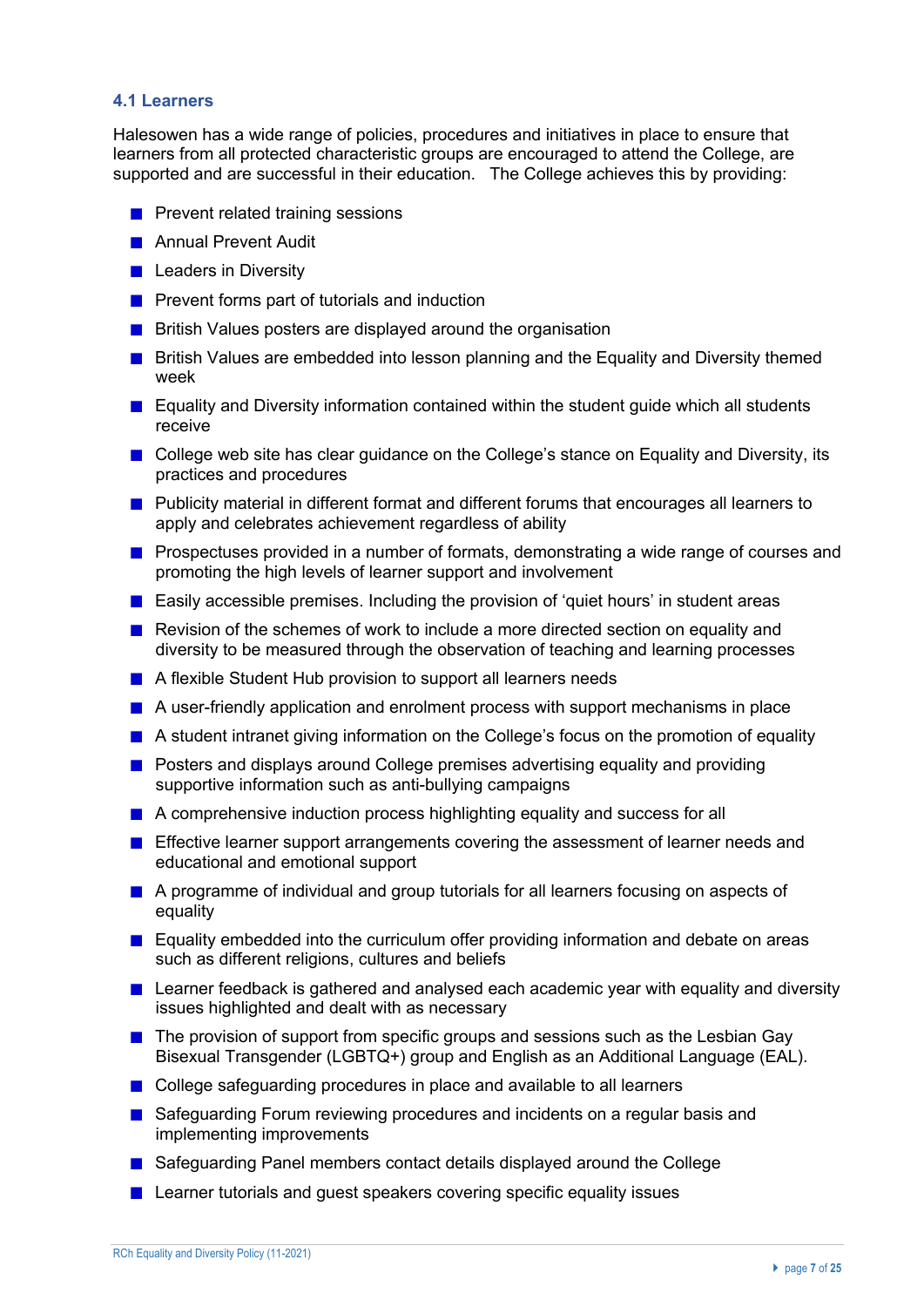- Wide ranging curriculum offer to suit all learners for example English as a second language (EAL)
- College Equality and Diversity Forum reviewing and improving equality arrangements
- **The identification of and information sharing to support vulnerable learners through their** education including Children Looked After (CLA) and Safeguarding Portal and vulnerable learner system
- $\blacksquare$  The promotion of equality by the use of lesson plans, schemes of work, student newsletters, web page, diversity calendars and an annual College Equality and Diversity week
- Strong external links providing the College with equality advice and guidance
- All sites have a Multi Faith/Quiet/Reflective Room facility

#### **4.2 Staff**

The College values the diversity of its workforce and supports all individual needs in order for all staff to reach their full potential regardless of barriers. The College works hard to provide a comprehensive and effective approach to equality and the promotion of the elimination of all types of discrimination. This is achieved by providing:

- $\blacksquare$  Relevant Prevent training is in place for all staff and is mandatory
- **Prevent Duty information is provided within the induction process, and all staff are WRAP** trained
- **Prevent Duty and British Values information is displayed around the sites**
- Regular publicity items showing its diverse range of learners and staff
- Recruitment advertising in a number of publications and media to ensure coverage to all groups
- Robust recruitment and selection processes eliminating discrimination
- **Public support of protected characteristics, for example the use of the Disability Confident** logo to encourage applications from candidates with disabilities
- A comprehensive induction process promoting the College's approach and arrangements for equality
- **A** mandatory requirement for the completion, by all staff, of on-line training packages covering equality and diversity and safeguarding
- **Promotion of equality via HR staff newsletters, resources on Moodle and College website,** as well as forums like the Menopause Cafe
- Safeguarding Forum ensures that procedures are in place to support and protect all staff; receiving monitoring reports and action plans
- **Posters and displays around College premises promote the inclusion of all individuals** regardless of race, religion, gender etc
- An Equality and Diversity Forum with published minutes to direct and support staff from all backgrounds and characteristics
- **EXTENSIVE EXTENSIVE TRAINING And DEVELOPMENT MANAGED BY AN ANNUAL COLLEGE CONTINUOUS** Development Plan which is open to all
- **Requiar Principal briefings promoting equality and providing specific examples**
- Staff meetings with the Principal providing open communication
- All sites have a Multi Faith/Quiet/Reflective Room facility
- **Effective Line manager structure to provide support to all staff**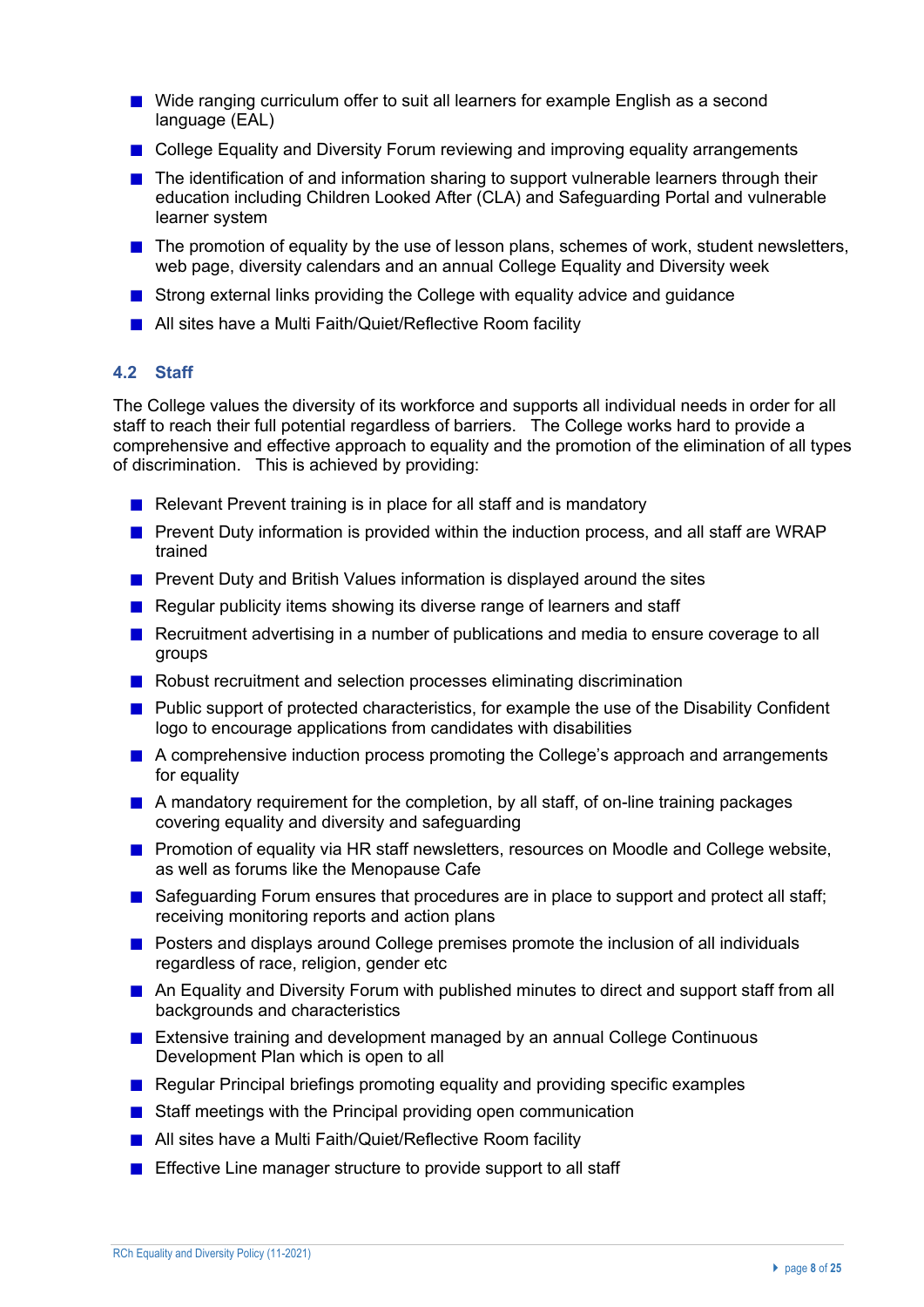- **HR** department to improve communication and provide an alternative confidential support and action mechanism
- Open to all occupational health provision including mental health first aiders, counselling services and support
- Grievance and Harassment procedure to provide a final mechanism for the dealing of unacceptable behaviour
- Gender Pay Gap Report
- **Profiles of staff by grade and types of work**
- **Recruitment statistics**
- **Monitoring of disciplinary/grievances/harassment casework**
- $\blacksquare$  Exit surveys
- **Anonymous recruitment**
- **Mentoring and Shadowing Scheme**
- Widening the diversity of our staff recruitment panels

#### **4.3 Governors**

The College's Governor profile is monitored annually and effort is made to ensure that protected groups are represented. Governors support the work of the College and themselves need to understand the equality culture of the organisation in order to be an advocate for the College's equality approach. This is achieved by the College providing Governors with:

- Governors have received Prevent Duty training from the Prevent Officer of the Department for Business, Innovation and Skills, as well as regular updates from the Equality and Diversity Lead.
- Governors are provided with updates via meetings and workshops
- **Recruitment process providing information on the College's equality culture**
- An induction process covering the College's equality approach
- Training and development through regular Governor workshops
- **Mandatory equality and diversity and safeguarding training**
- **Membership on the Committee which reviews and direct the College's approach to equality** and analyses student data and retention
- **Membership on the Committee which reviews employment arrangements around equality** and reflects, on an annual basis, the profile of the College's staff
- **Membership on the Board which reviews the work of the forum**
- **Providing advice and guidance to College Managers on the College's Equality and** Diversity strategy.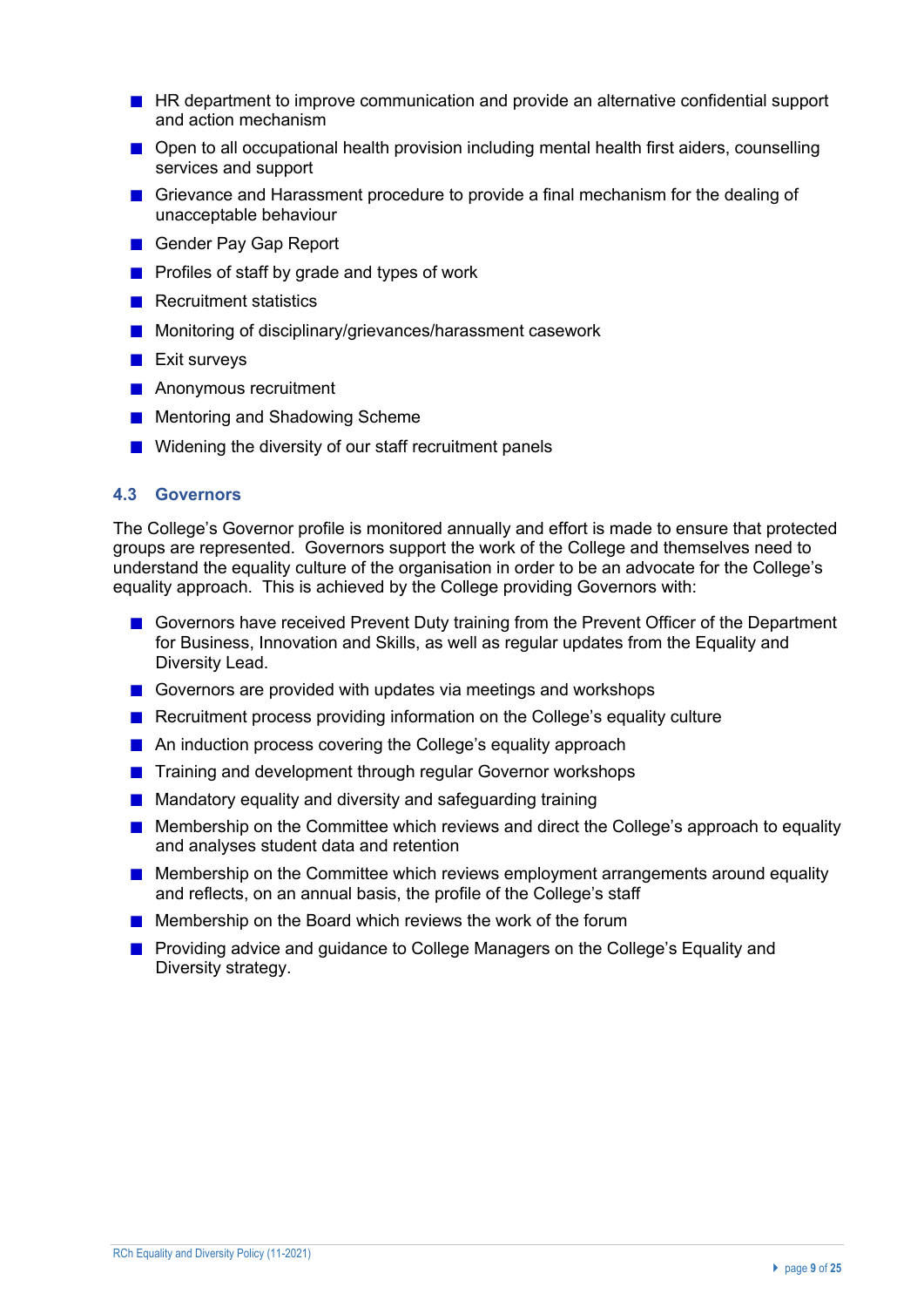#### **5 Conclusion**

**Improving equality brings with it benefits to the College as it:**

- Helps to create a positive atmosphere where there is a shared commitment to value diversity and respect difference
- **n** mainstreams equality by focusing on the different needs of employees and students
- strengthens our work with our partners and stakeholders
- $\blacksquare$  improves quality by meeting the needs of our customers, internal and external

Halesowen College is committed to promoting and advancing equality of opportunity, not only because it is an important part of our purpose, but also because, by attracting and retaining the most diverse range of talented people as learners, staff and partners, we will ensure the College's future success.

We have systems and procedures which include the need for students, staff and Governors to provide information about their protected characteristics. Data is used to monitor groups of learners to ensure that they are provided with the best opportunity to succeed. The College has a robust series of processes in place which identifies and monitors student groups and which allow for appropriate actions to be put in place to narrow the achievement gap and remove barriers to learning.

Individuals within protected groups are well supported by initiatives and arrangements that are in place. These show due regard to students, staff and governors and serve to eliminate discrimination.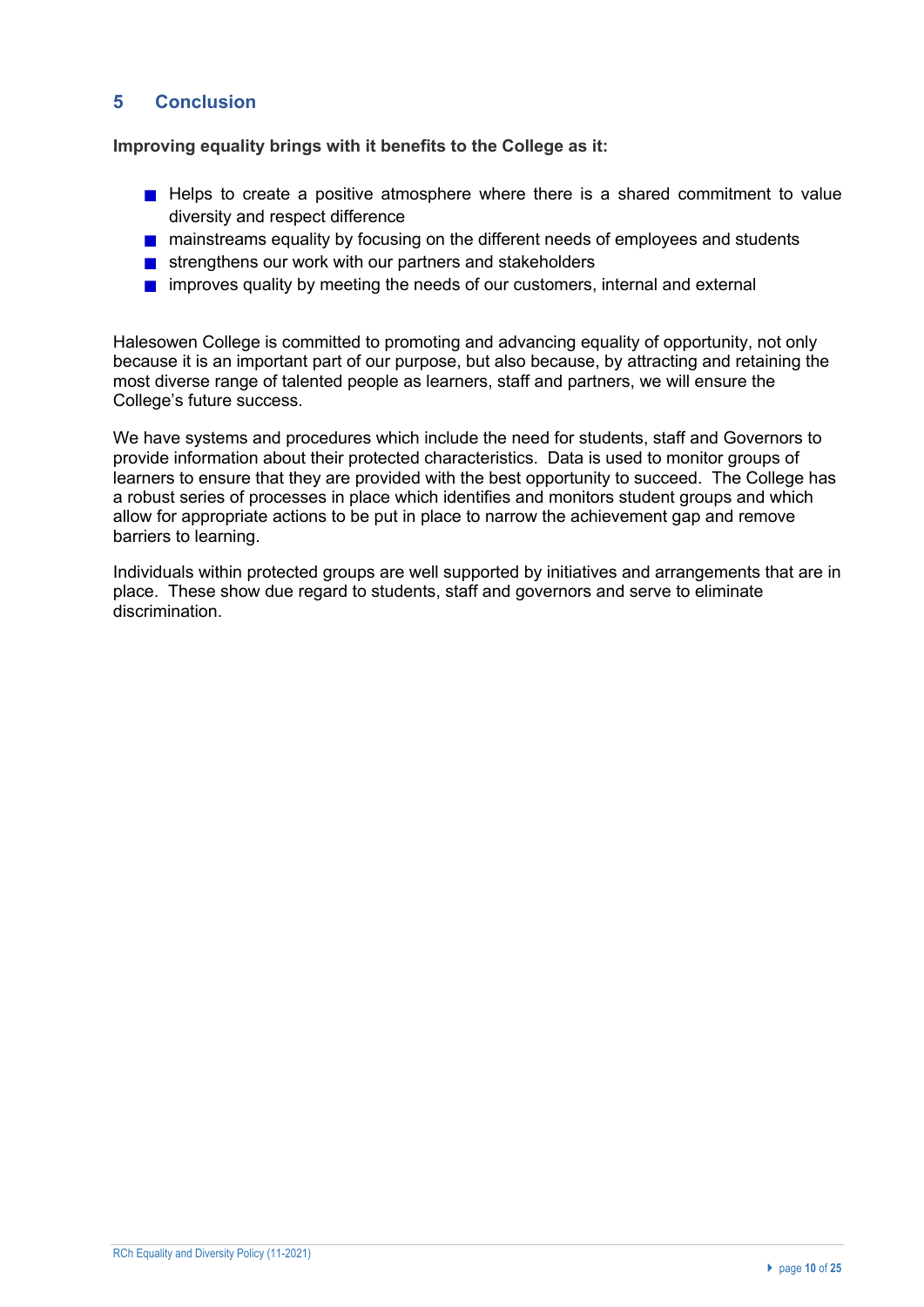## **Reporting Discrimination, Harassment or Bullying**

All staff are responsible for recognising and dealing informally with any incident of bias, stereotyping or discrimination. Where a learner wishes to report an incident of bias or stereotyping or discrimination the personal coach or a member of the teaching team will be happy to discuss the matter (College Complaints Procedure).

Should staff feel that an incident of bias or stereotyping or discrimination has occurred they should report it to their Line Manager and/or through use of the College's Harassment or Grievance Procedure.

#### **Staff**

Please report incidents to your Line Manager, a member of the College Leadership Team, a member of HR or a Union Representative.

Formal cases will be dealt with through the Harassment Policy, Grievance Procedure and/or the Disciplinary Procedure as appropriate to each individual case.

#### **Learners**

Please report incidents to your Tutor, your Head of Division (HoD), your Assistant Principal, or a member of Learner Services.

The formal process is detailed in the bullying policy.

#### **Reporting Hate Incidents**

A hate incident is any type of incident perceived to be racist, homophobic or driven by other prejudice by the victim or any other person. If you experience or witness a hate incident, please report it to the Safeguarding Team.

#### **Cyber Bullying and Harassment (Social Media)**

Bullying and harassment by the College community which takes place outside of College that impinges on staff or students' welfare/wellbeing will be dealt with in accordance with College policies and procedures.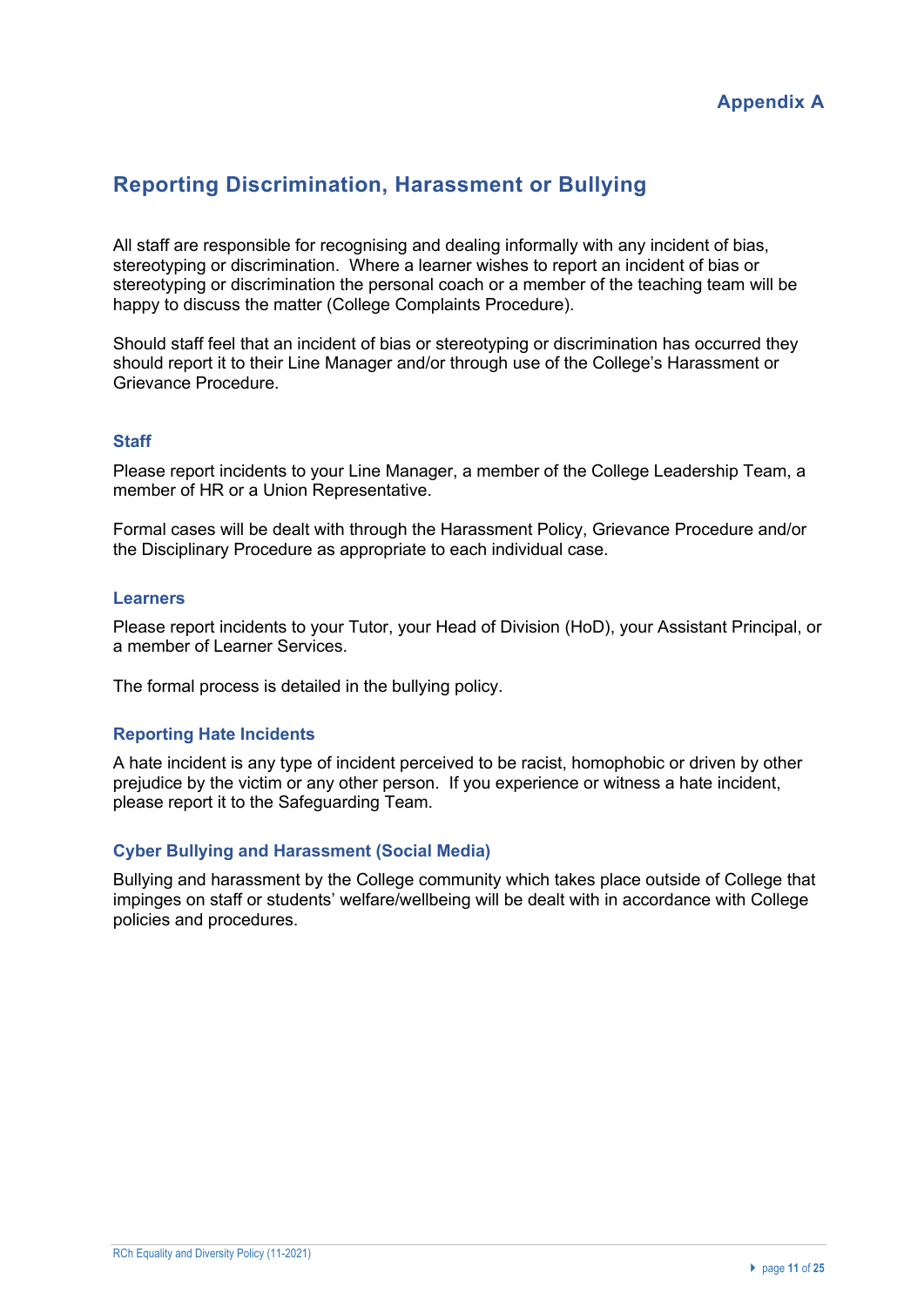## **Appendix B**

## **Legal Framework**

This Policy reflects, but is not limited to, legislation from the following Acts:

Disability Discrimination Act 1995, as amended 2003, 2005 Employment Act 2002 Employment Equality (Sex Discrimination) Regulations 2005 Employment Equality Age Regulations 2006 Employment Equality Regulations (Religion or Belief) 2003 Employment Equality Regulations (Sexual Orientation) 2006 Employment Rights Act 1996 Equal Pay Act 1970 as amended 1983, 2003, 2004 Equality Act 2006 Equality Act 2010 Human Rights Act 1999 Protection from Harassment Act 1997 Race Relation Act 1976, as amended 2000, 2003 Rehabilitation of Offenders Act 1974 Sex Discrimination Act 1975 and 1986, as amended 2003, 2008 Special Educational Needs and Disability Act 2001 Equality Act 2010 and Equality Duty 2011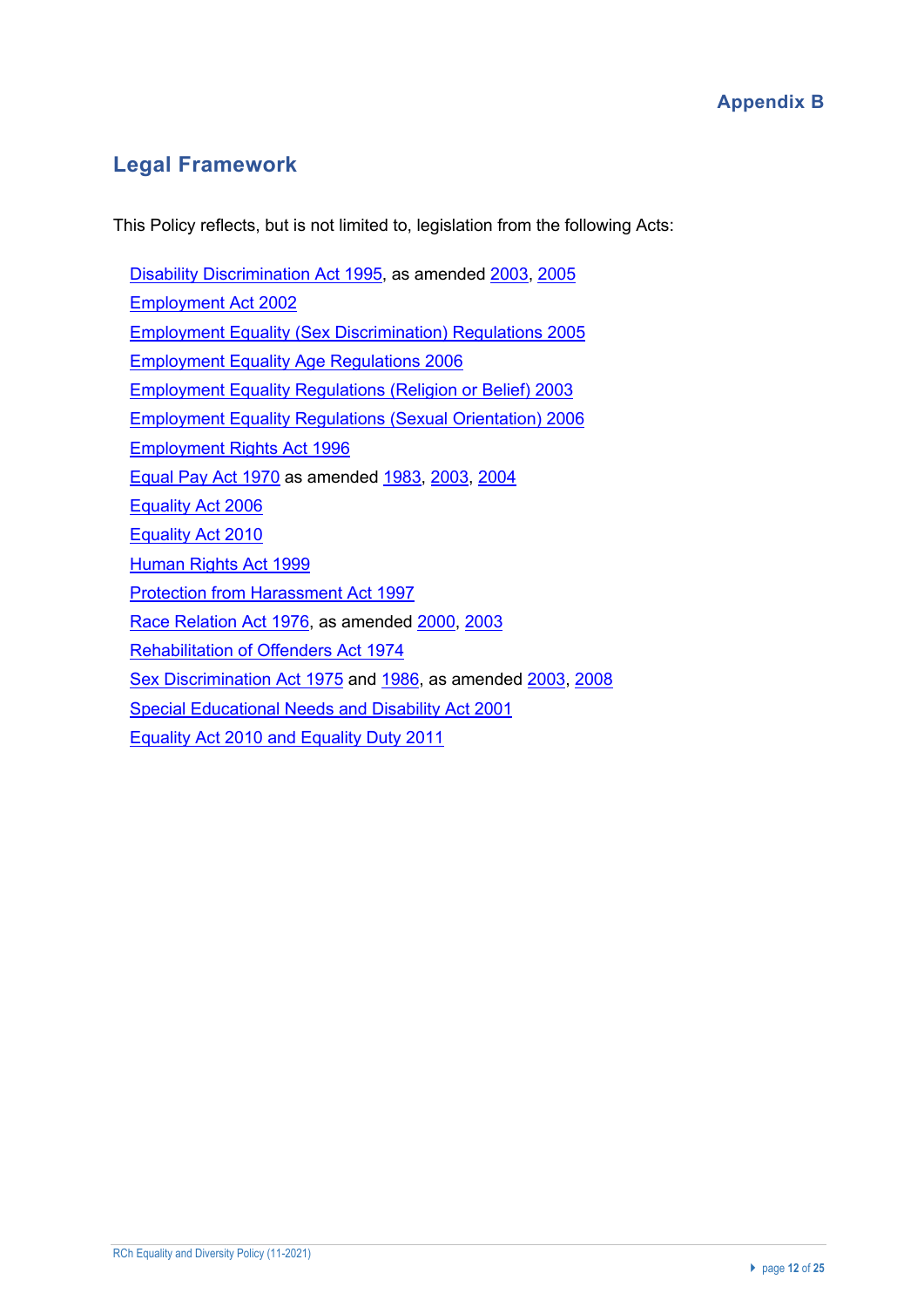# **Definition of Terms**

#### **1 Equality**

'Equality' means treating all groups of people fairly, providing equality of opportunity and removing barriers to success. It is not about treating everybody the same because different people have different needs. For example, making reasonable adjustments for disabled people (like providing additional time in exams for dyslexic learners) removes barriers to equality of opportunity and helps prevent discrimination. Increasing our understanding of the needs of different groups of people promotes good relations between people.

#### **2 Equality Protected Characteristics**

Equality laws exist to protect the groups of people who have traditionally faced discrimination. These groups of people share 'equality protected characteristics' such as age, disability (including physical, mental and learning impairments), race, sex, pregnancy, maternity and breastfeeding, gender identity, marriage or civil partnership status, religion or belief and sexual orientation. Everyone has several of these protected characteristics therefore everyone is protected by equality legislation from discrimination in education, at work and in other situations.

#### **3 Diversity**

Valuing diversity means we consider visible and non-visible individual differences, which include personal characteristics such as background, culture and personality in addition to the equality protected characteristics. The aim of managing diversity is to realise the potential of every individual learner and staff member.

#### **4 Harassment**

Harassment is defined as "unwanted conduct related to a relevant protected characteristic that has the purpose or effect of violating an individual's dignity or creating an intimidating, hostile, degrading, humiliating or offensive environment for that individual." Harassment may include unwanted behaviour that makes you feel uncomfortable, even if it was not intended to do so, and even if it was not directed at you personally. For example, a member of staff makes comments on a student's sexuality in a way that makes the student feel uncomfortable.

#### **5 Discrimination**

There are different types of discrimination:

**Direct** discrimination is treating a person worse than another because of an equality protected characteristic. For example, a College only shortlists male applicants for interview because they assume women will not fit in.

A person can experience direct discrimination because of a protected characteristic, even if the person does not have the characteristic himself or herself.

Discrimination based on '**perception**' occurs when someone is treated worse because they are thought to have a protected characteristic, whether correctly or incorrectly. For example, a College decides not to promote a female employee because senior staff believe her to be pregnant, irrespective of whether she is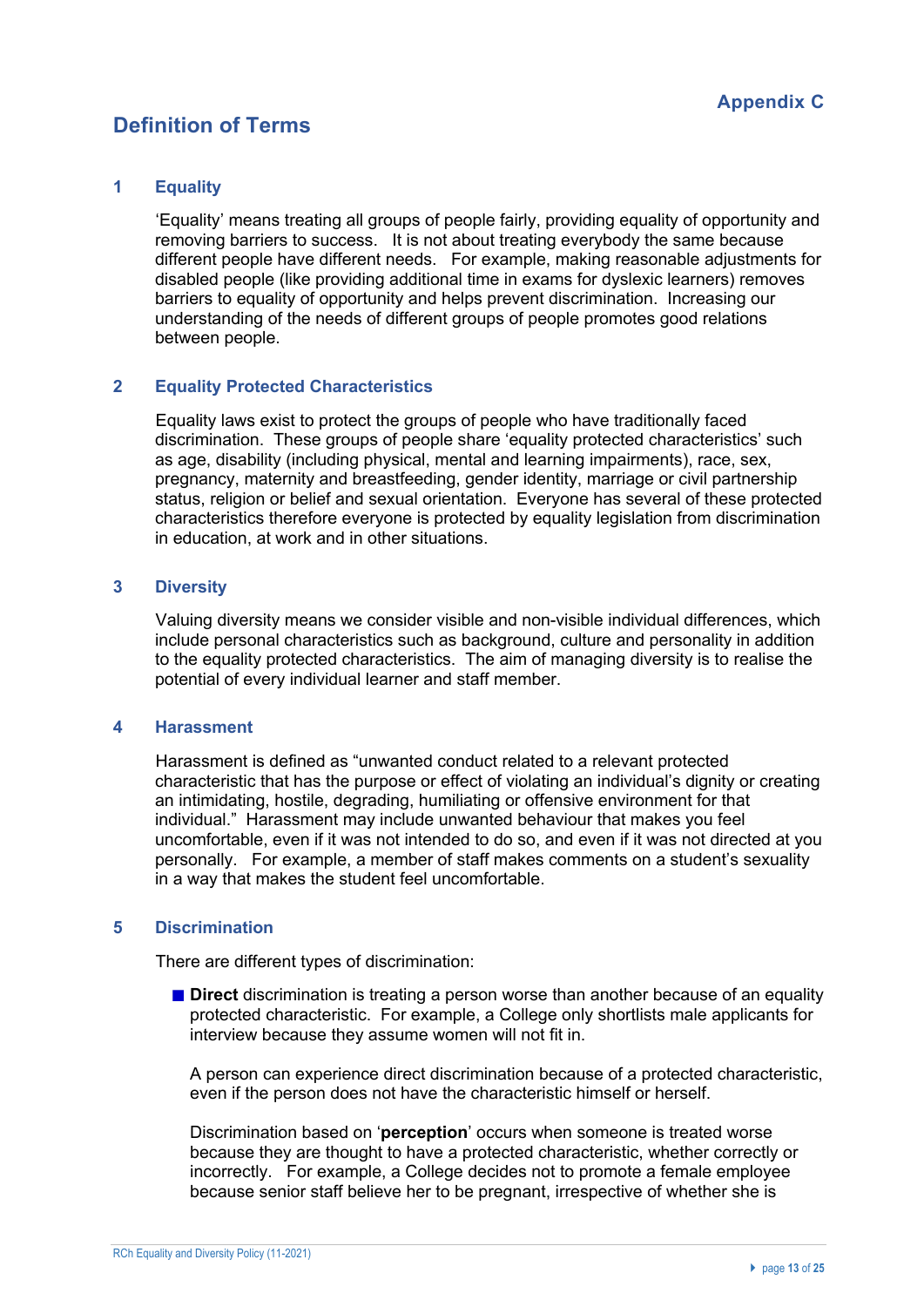pregnant or not.

Discrimination because of '**association'** with someone who has a protected characteristic occurs when, for example, an employee is overlooked for promotion because their partner has undergone gender reassignment.

- **Indirect discrimination** is when the same rule is applied to everyone but it has a worse impact on people with a particular protected characteristic and cannot be justified. For example, an employer who requires staff to commit to working from 8pm to 11pm every evening indirectly discriminates against women, who are more likely to be primary carers of children.
- **6 Disability-related** discrimination or '**discrimination arising from disability'** and **failure to make reasonable adjustments** are forms of discrimination unique to disability, that involve treating a disabled person in a particular way that, because of their disability, amounts to treating them unfavourably. For example, a student with diabetes, carrying medication related to their condition, is refused entry by the College to an event with a no drugs policy.

#### **7 Victimisation**

Victimisation means treating someone worse than another because s/he has asserted their legal rights in line with equality legislation or helped someone else to do so. For example, a learner alleges that they have encountered racism from a tutor, and as a result they are ignored by other staff members.

#### **8 Bullying**

Bullying is a form of abuse involving persistent, offensive, abusive, intimidating or insulting behaviour, abuse of power or unfair penal sanctions which makes the recipient feel upset, threatened, humiliated or vulnerable. Bullying may be emotional, verbal or physical and it is not always obvious or apparent to others. It can be between two individuals or it may involve groups of people.

Bullying, harassment and discrimination can occur in any media, not just face-to-face actions. For example, it may take the form of written communications, by phone, email, social networking sites, by SMS (texting), screen-savers or posters.

**9 Safeguarding** is about the protection of children and vulnerable adults and our approach is detailed in our Safeguarding Policy.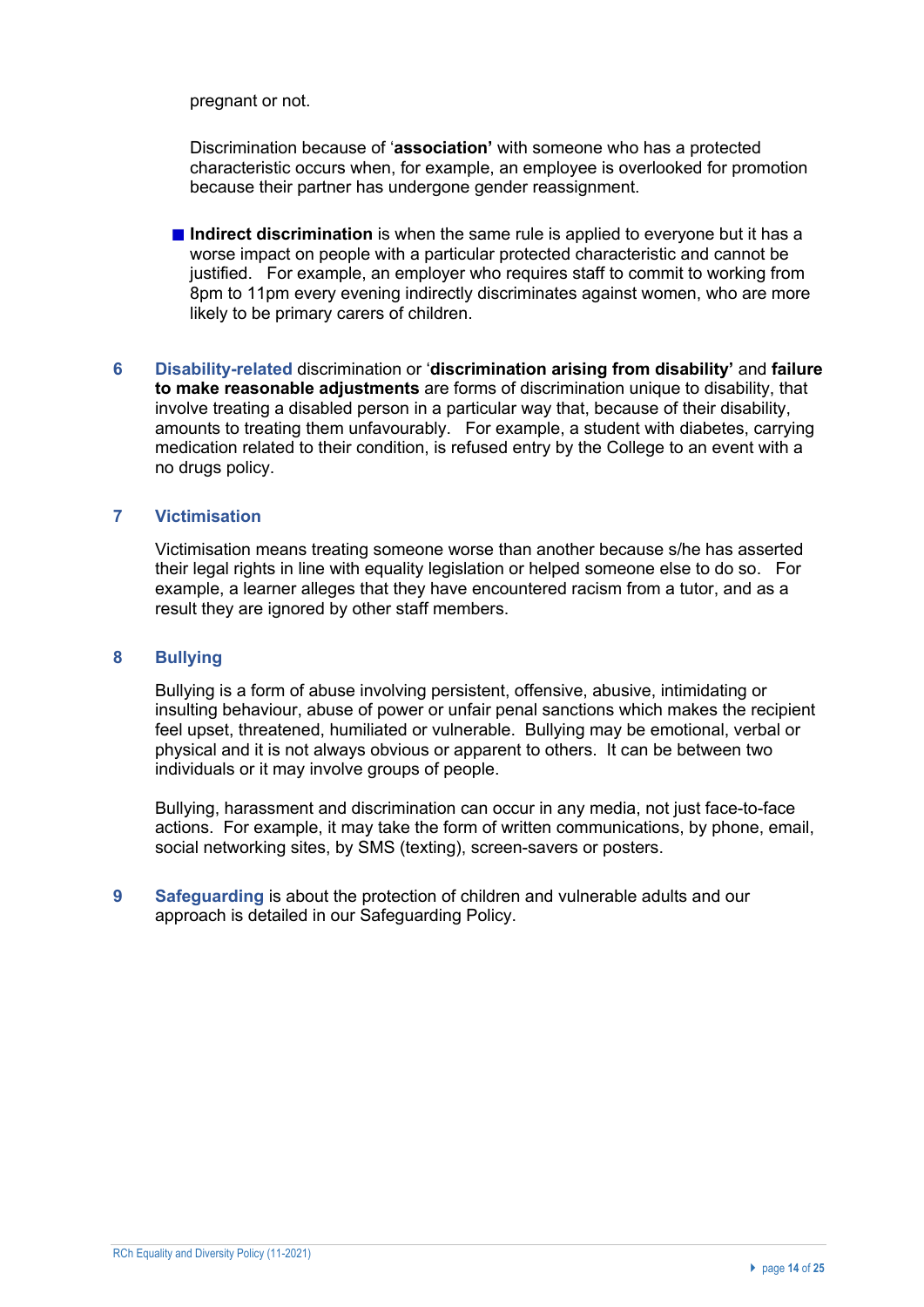# **Single Equality Scheme (SES)**

Halesowen College continues to utilise its existing Single Equality Scheme framework to ensure that it complied with its duty under the Equality Duty 2011.

This outlines the initiatives, activities and arrangements that are in place to ensure that it:

- **Eliminates unlawful discrimination, harassment and victimisation and any other conduct** prohibited under the Act;
- Advances equality of opportunity between people who share a protected characteristic and people who do not share it; and
- **F** Fosters good relations between people who share a protected characteristic and people who do not share it.

#### **Equality is about fair treatment**

'Equality' means treating all groups of people fairly, providing equality of opportunity and removing barriers to success. It is not about treating everyone the same because different people have different needs. For example, making reasonable adjustments for disabled people removes inequality of opportunity and helps prevent discrimination. Increasing our understanding of the needs of different groups of people promotes good relations between people.

Our equality principles are:

- **Challenging Inequality**
- **Celebrating Diversity**
- Committed to Safeguarding

These principles recognise and support the equality characteristics set out in the 2010 Equality Act which are:

- **Age**
- **Disability**
- Gender reassignment (transgender)
- **Marriage/civil partnership**
- **Race**
- Religion or belief
- **Pregnancy/maternity leave**
- **B** Sex
- Sexual orientation

#### **Diversity is about respecting difference**

'Diversity' refers to individual difference. People are unique and differ from one another in a range of ways. Differences may or may not be visible and may include personal characteristics such as background, culture and personality. We value diversity, which means that we aim to realise the potential of every individual learner or member of staff.

The College encourages everyone to participate in learning and actively combats harassment and bullying.

The College seeks review its objectives and action plans on an annual basis rather than the suggested four-year period within the Equality Duty. This is to ensure that they are always relevant and up to date. Retention data is added throughout the year but is not updated on the College's web site on such a regular basis.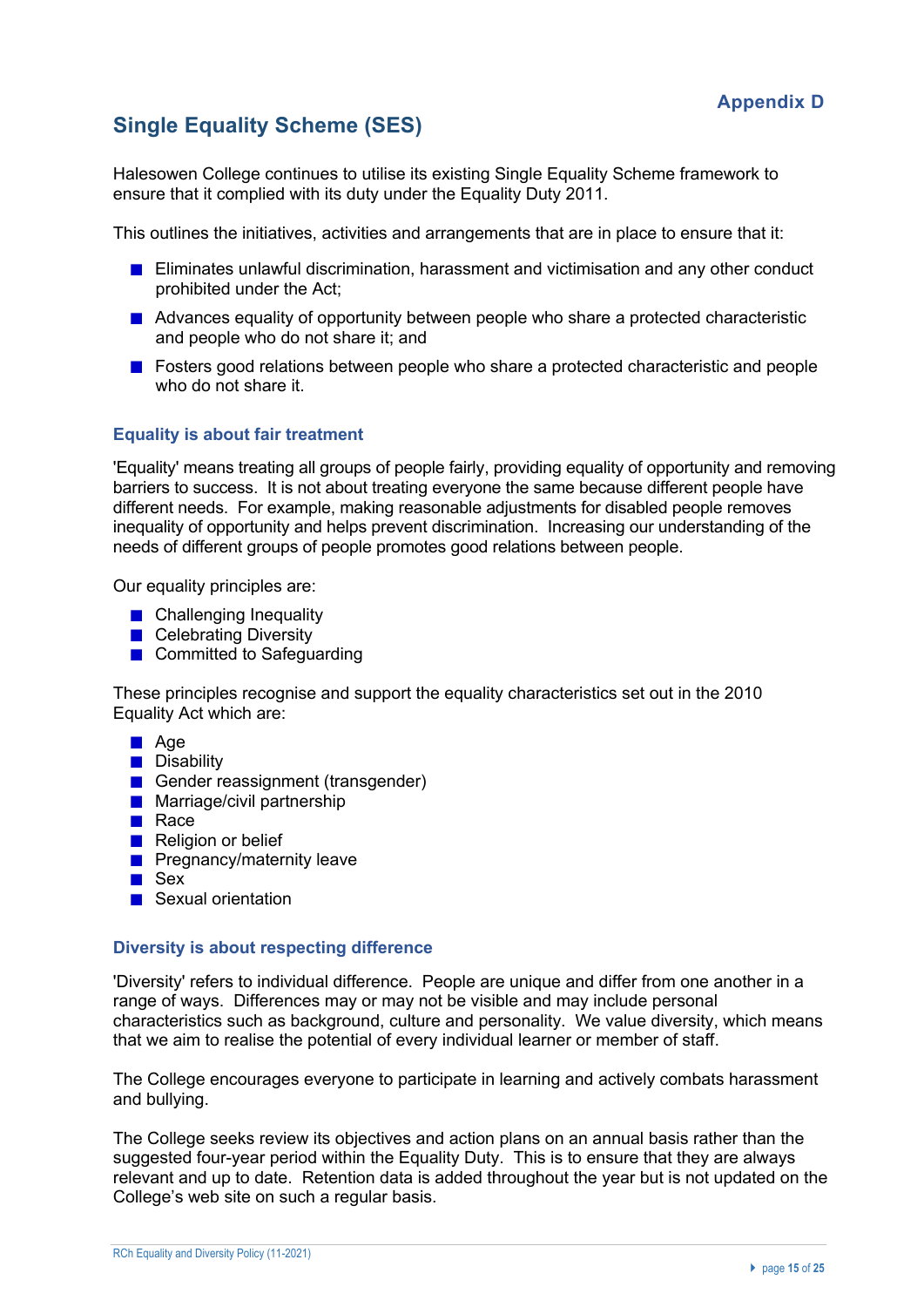# **EQUALITY OBJECTIVES AND ACTION PLANS**

## **Equality Objectives**

| <b>Action</b>                                                                                                                                              | By when          | By whom                     | <b>Impact of Action</b>                                                                                                                            | <b>Achieved</b><br>Y/N | <b>Date</b><br>achieved |
|------------------------------------------------------------------------------------------------------------------------------------------------------------|------------------|-----------------------------|----------------------------------------------------------------------------------------------------------------------------------------------------|------------------------|-------------------------|
| Continually review<br>College policies in light of<br>any changes in the<br>Prevent Duty and new<br>and revised policies<br>agreed throughout the<br>year. | March<br>2022    | Safeguarding<br>Forum       | Ensure that<br>policies include<br>the Prevent Duty<br>were necessary<br>and do not<br>discriminate<br>against the<br>protected<br>characteristics | Y                      | Ongoing                 |
| Analyse and compare<br>learner data and<br>implement actions within<br>subject areas to address<br>achievement gaps                                        | November<br>2021 | APs/<br>DLS/<br>E & D Forum | Improved<br>experience and<br>achievement for<br>learners.<br>Presented in<br>E&~D annual<br>report.                                               | Y                      | 31/10/21                |
| Continue to widen and<br>improve links with<br>external expert<br>organisations<br>representing all 9<br>protected characteristics                         | <b>June 2021</b> | E & D Forum                 | Improved<br>information and<br>understanding of<br>protected<br>characteristics<br>and how to ensure<br>equality of<br>opportunity                 | Y                      | Ongoing                 |

#### *Objective 1 To improve equality of opportunity for all and to foster good relations*

#### *Objective 2 To improve all College activities to ensure the elimination of discrimination against all staff, learners, visitors and governors within the protected characteristics*

| <b>Action</b>                                                                                                | By when          | By whom                                               | Impact of<br><b>Action</b>                                                                                                          | <b>Achieved</b><br>Y/N | <b>Date</b><br>achieved |
|--------------------------------------------------------------------------------------------------------------|------------------|-------------------------------------------------------|-------------------------------------------------------------------------------------------------------------------------------------|------------------------|-------------------------|
| Continually review<br>effectiveness of induction<br>programmes for learners,<br>staff and governors          | April 2022       | DLS/<br>E & D Forum<br>Student<br>Support<br>Managers | Updated<br>understanding of<br>discrimination<br>and College<br>intolerance to it<br>Improve tutorial<br>to embed college<br>values | Υ                      |                         |
| Continue to refresh up to<br>date guidance<br>publications for learners,<br>staff, visitors and<br>employers | December<br>2021 | DLS/<br>E & D Forum                                   | Ensure<br>understanding of<br>College culture<br>and expectations                                                                   | Υ                      | 31/12/21                |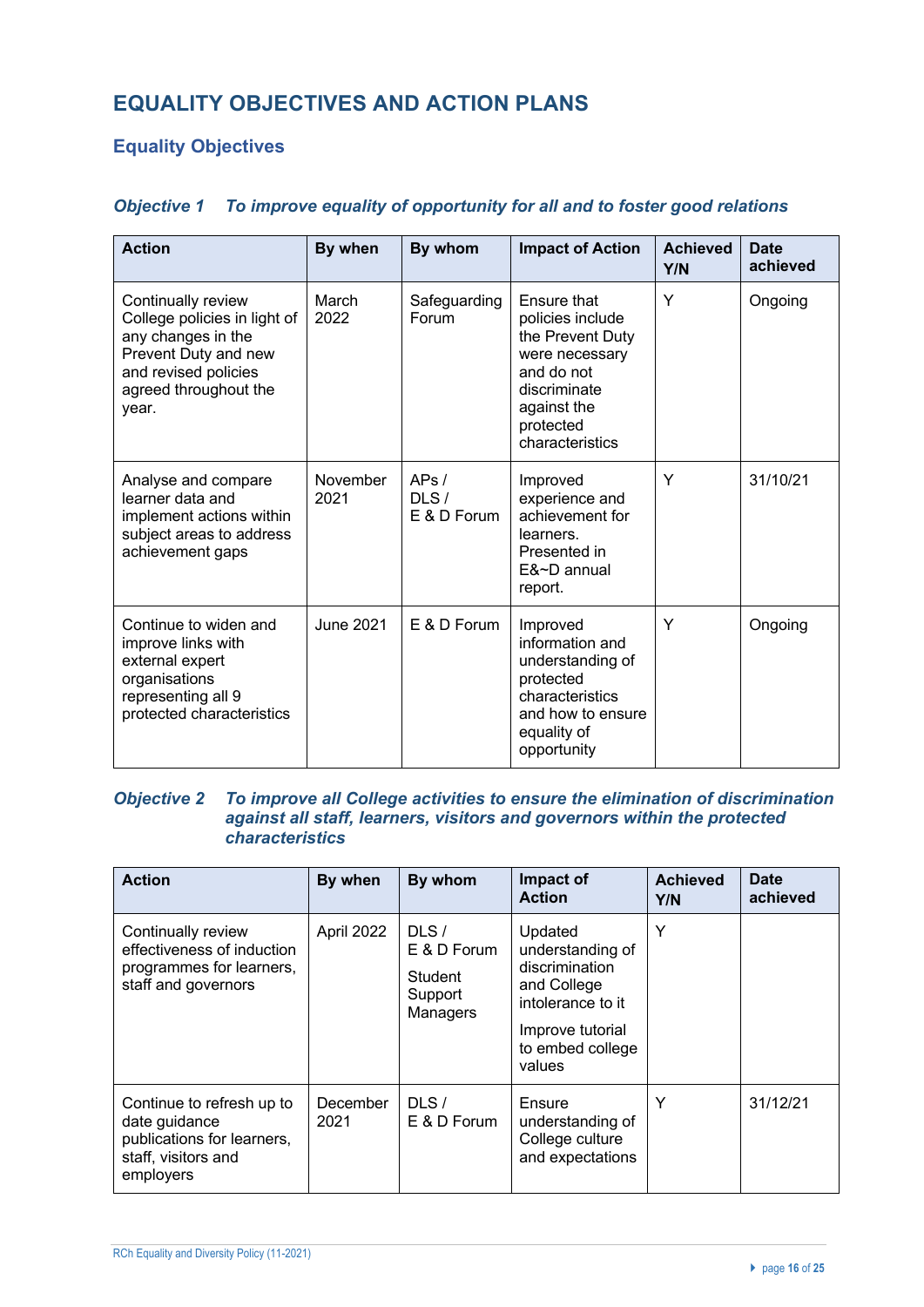#### *Objective 3 To ensure that equality is embedded within all aspects of the curriculum offer*

| <b>Action</b>                                                                                                                                      | By when         | By whom                                                 | Impact of<br><b>Action</b>                                          | <b>Achieved</b><br>Y/N | <b>Date</b><br>achieved |
|----------------------------------------------------------------------------------------------------------------------------------------------------|-----------------|---------------------------------------------------------|---------------------------------------------------------------------|------------------------|-------------------------|
| Review level of<br>integration of $E$ & D,<br><b>Prevent and British</b><br>Values within the<br>curriculum offer via the<br>College's OTLA system | June 2020       | DP /<br>E & D<br>Forum/Head<br>of Learner<br>Experience | Improved<br>embedding of<br>E & D                                   | Υ                      | 10/11/2021<br>Ongoing   |
| Use best practice<br>examples from the OTLA<br>system for training<br>purposes                                                                     | June 2020       | DP /<br>E & D<br>Forum/Head<br>of Learner<br>Experience | Improved<br>understanding,<br>examples and<br>knowledge of<br>E & D | Y                      | Ongoing                 |
| To plan and organise an<br>E & D weeks on an<br>annual basis and provide<br>E & D materials for use<br>with students                               | October<br>2021 | $E$ & D Lead &<br>Forum                                 | Increase use of<br>$E$ & D within the<br>curriculum offer           | Υ                      | ongoing                 |

#### *Objective 4 To increase the promotion and celebration of the nine protected characteristics and associated events*

| <b>Action</b>                                                                                                           | By when         | By whom                                                  | Impact of<br><b>Action</b>                                                            | <b>Achieved</b><br>Y/N | <b>Date</b><br>achieved |
|-------------------------------------------------------------------------------------------------------------------------|-----------------|----------------------------------------------------------|---------------------------------------------------------------------------------------|------------------------|-------------------------|
| Additional promotion of<br>Themed weeks                                                                                 | October<br>2021 | Lead $/$<br>E & D Forum                                  | Improved student<br>awareness and<br>understanding of<br>protected<br>characteristics | Υ                      | Oct 2021                |
| Ensure that student, staff<br>and governor induction<br>sufficiently covers E & D<br>culture and expectations           | April 2022      | $E$ & D Forum/<br>HRD/<br>Student<br>Support<br>Managers | Up to date<br>information and<br>signposting                                          | Υ                      |                         |
| Induct new students into<br>the $E \& D$ culture of the<br>College through student<br>diary, induction and<br>tutorials | April 2022      | E & D Forum                                              | Improved<br>knowledge and<br>culture                                                  | Υ                      |                         |

#### *Objective 5*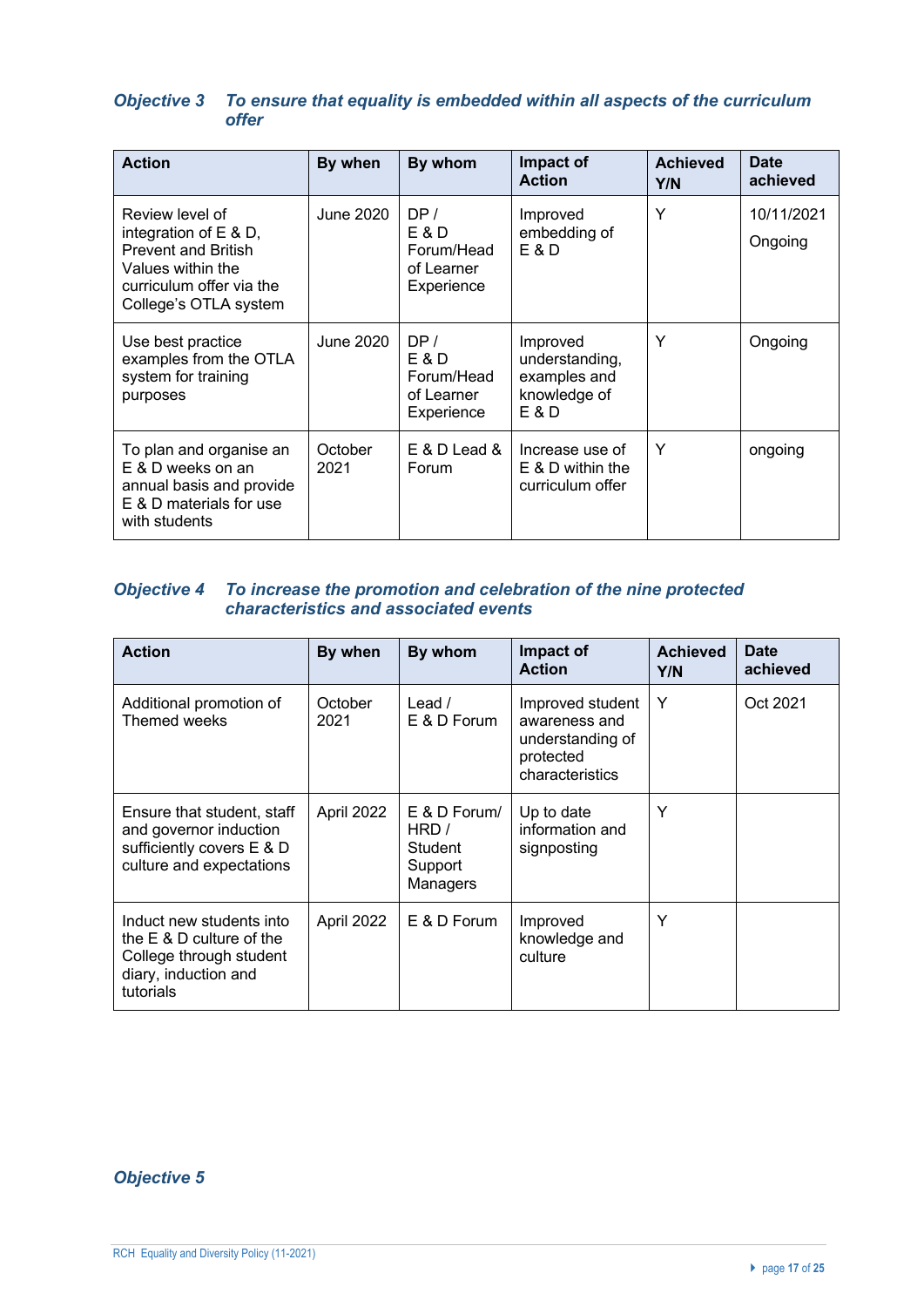## *To increase the opportunity of training and development for staff, learners and governors*

| <b>Action</b>                                                                                                                     | By when       | By whom    | Impact of<br><b>Action</b>                                   | <b>Achieved</b><br>Y/N | <b>Date</b><br>achieved |
|-----------------------------------------------------------------------------------------------------------------------------------|---------------|------------|--------------------------------------------------------------|------------------------|-------------------------|
| Continue to provide<br>opportunity for<br>development and training<br>to staff through the<br>College's staff<br>development days | May 2022      | <b>SDD</b> | Offer difference<br>development and<br>knowledge<br>sessions | Y                      | Ongoing                 |
| Update Governors on<br>developments within the E<br>& D section                                                                   | March<br>2022 | <b>DLS</b> | Up to date<br>knowledge of<br>Governors                      |                        |                         |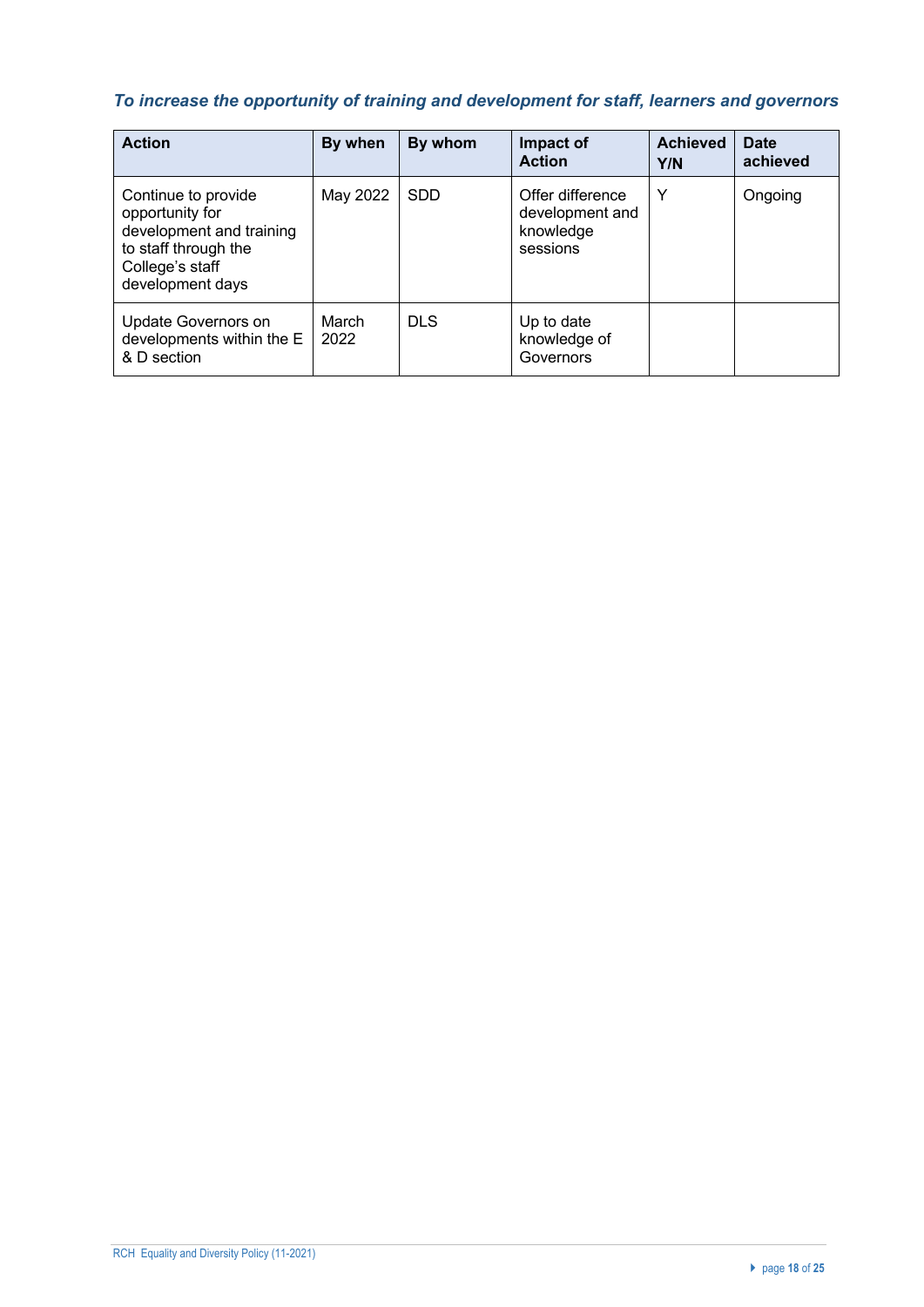## **EQUALITY DUTY ACTION PLANS**

The College's commitment to the elimination of discrimination and the fair and consistent treatment of its staff and learners is paramount. In order to eliminate any unlawful discrimination, advance equality of opportunity and to foster good relationships the College has set out actions for each of the 9 protected characteristics. This is in order to ensure that focus is maintained on all aspects of the Equality Duty and Prevent Duty and that progress and improvements are made.

Members of the Equality and Diversity Forum will review and monitor these actions and will task appropriate staff members with the actions outlined.

| <b>Action</b>                                                                                                                | By when          | <b>By</b><br>whom                       | <b>Impact of Action</b>                                                                                                      | <b>Achieved</b><br>Y/N | <b>Date</b><br>achieved |
|------------------------------------------------------------------------------------------------------------------------------|------------------|-----------------------------------------|------------------------------------------------------------------------------------------------------------------------------|------------------------|-------------------------|
| Review student, governor<br>and staff induction<br>programs to update and<br>ensure non-discriminatory<br>information        | December<br>2021 | $E$ & D<br>Forum /<br><b>HRD</b>        | Ensure no<br>discriminatory<br>practices. Ensure<br>understanding of HC<br>culture and<br>expectations                       | Y                      | Dec 2021                |
| Review new and revised<br>College policies to ensure<br>non-discrimination of the<br>protected characteristics               | December<br>2021 | $E$ & D<br>Forum/<br>External<br>Groups | Ensure no<br>discriminatory<br>practices                                                                                     | Υ                      | Dec 2021                |
| Produce an established,<br>annual adult prospectus,<br>including apprenticeships,<br>part time and distance<br>study modules | Jan 2022         | HoP/HoD                                 | Ensure no<br>discriminatory<br>practices, and allows<br>participation                                                        |                        |                         |
| Promote free public<br>lectures and events via the<br>University Centre, and<br>provide a page on the<br>website             | June 2020        | HoP                                     | Raising awareness<br>and progression<br>Online and in person<br>lectures have taken<br>place 2020-2021<br>and plans for 2022 | Y                      | ongoing                 |

#### *Age*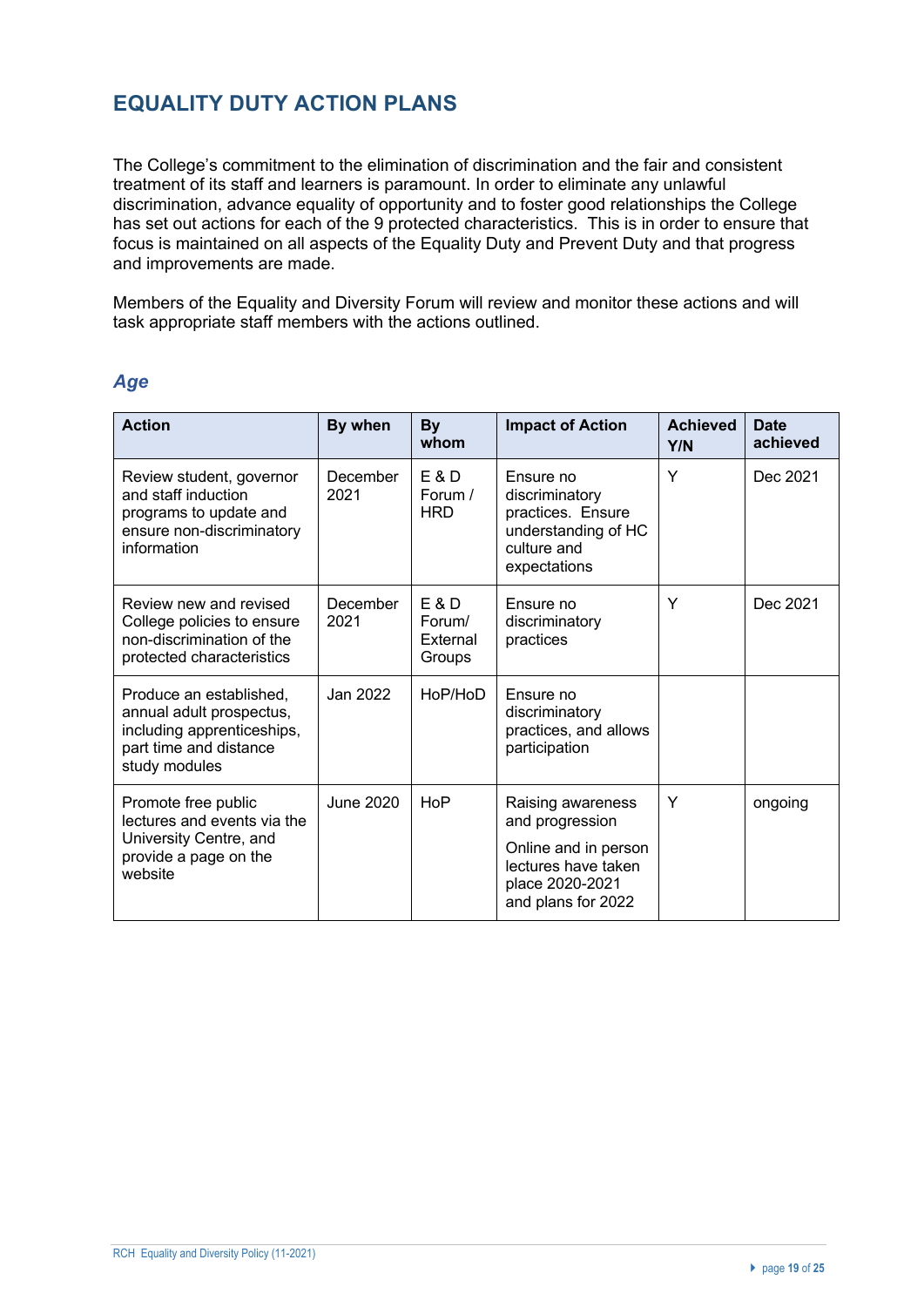## *Disability*

| <b>Action</b>                                                                                                                                 | By when          | By whom                             | <b>Impact of Action</b>                                                                                                                                 | <b>Achieved</b><br>Y/N | <b>Date</b><br>achieved |
|-----------------------------------------------------------------------------------------------------------------------------------------------|------------------|-------------------------------------|---------------------------------------------------------------------------------------------------------------------------------------------------------|------------------------|-------------------------|
| Review student,<br>governor and staff<br>induction programs to<br>update and ensure non-<br>discriminatory<br>information                     | December<br>2021 | E & D Forum<br>/ HRD                | Ensure no<br>discriminatory<br>practices. Ensure<br>understanding of<br>HC culture and<br>expectations                                                  | Y                      | 31/12/21                |
| Review new and revised<br>College policies to<br>ensure non-<br>discrimination of the<br>protected characteristics                            | <b>July 2022</b> | E & D Forum<br>/ External<br>Groups | Ensure no<br>discriminatory<br>practices                                                                                                                | Y                      |                         |
| Review of College site<br>regarding accessibility                                                                                             | <b>June 2022</b> | CLT/JCa                             | Safer and<br>welcoming<br>environment for the<br>college community.<br>Received<br>recommended<br>remedial action<br>(Nov 21) - now to<br>be completed. |                        |                         |
| Investigate opportunities<br>for scholarships with a<br>focus on students with<br>disabilities                                                | <b>June 2020</b> | E & D Forum                         | Raising<br>participation and<br>progression                                                                                                             | Y                      | Sept 2020               |
| Improving awareness of<br>neurodiversity/ASD in the<br>classroom and<br>supporting and working<br>alongside colleague who<br>are neurodiverse | <b>June 2022</b> | <b>E&amp;D</b><br>Forum/QSDD        | Understanding of<br>health needs and<br>support to enable<br>neurodiverse<br>people to work to<br>their best ability                                    | ongoing                |                         |
| <b>Disability Support Group</b><br>for Students                                                                                               | December<br>2021 | E&D Forum/<br>JGr                   | <b>Students with</b><br>disabilities are<br>recognised; have a<br>voice and are<br>supported                                                            | Y and<br>ongoing       | Dec 21                  |

# *Gender Reassignment*

| <b>Action</b>                                              | By when       | By whom           | <b>Impact of Action</b>                                                                                                                                                                                          | <b>Achieved</b><br>Y/N | <b>Date</b><br>achieved    |
|------------------------------------------------------------|---------------|-------------------|------------------------------------------------------------------------------------------------------------------------------------------------------------------------------------------------------------------|------------------------|----------------------------|
| Build on support groups to<br>cover gender<br>reassignment | March<br>2020 | HB/<br><b>LCS</b> | To increase<br>understanding of<br>issues experienced<br>and support of<br>individuals.<br>Increased success<br>with support groups<br>with 24 members of<br>the group known as<br>Unicorns (ie Trans<br>group). | Υ                      | Jan 2021<br>And<br>ongoing |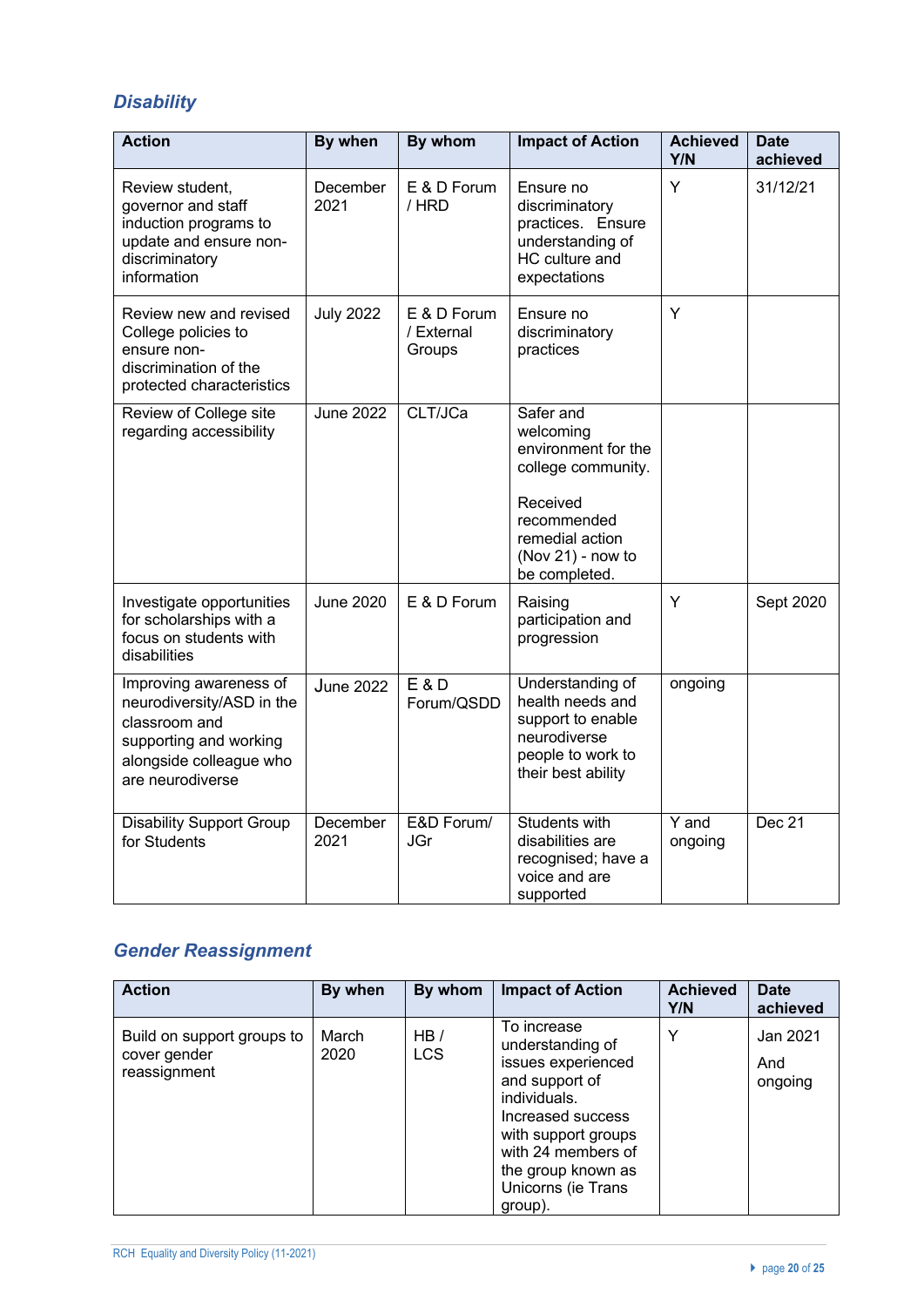| Review student, governor<br>and staff induction<br>programs to update and<br>ensure non-discriminatory<br>information | December<br>2021 | E & D<br>Forum /<br><b>HRD</b>           | Ensure no<br>discriminatory<br>practices. Ensure<br>understanding of HC<br>culture and<br>expectations | Υ | 31/12/21 |
|-----------------------------------------------------------------------------------------------------------------------|------------------|------------------------------------------|--------------------------------------------------------------------------------------------------------|---|----------|
| Review new and revised<br>College policies to ensure<br>non-discrimination of the<br>protected characteristics        | December<br>2021 | $E$ & D<br>Forum /<br>External<br>Groups | Ensure no<br>discriminatory<br>practices                                                               | Y | 31/12/21 |
| <b>Recognition for Rainbow</b><br>Flag Award (secondary<br>schools and colleges)                                      | August<br>2022   | E & D<br>Forum /<br>CLT/OMG              | Review findings to<br>ensure college<br>community is<br>represented                                    |   |          |

# *Pregnancy and Maternity*

| <b>Action</b>                                                                                                         | By when          | By<br>whom                             | <b>Impact of Action</b>                                                                                | <b>Achieved</b><br>Y/N | <b>Date</b><br>achieved |
|-----------------------------------------------------------------------------------------------------------------------|------------------|----------------------------------------|--------------------------------------------------------------------------------------------------------|------------------------|-------------------------|
| Review student, governor<br>and staff induction<br>programs to update and<br>ensure non-discriminatory<br>information | December<br>2021 | E & D<br>Forum /<br><b>HRD</b>         | Ensure no<br>discriminatory<br>practices. Ensure<br>understanding of HC<br>culture and<br>expectations | Υ                      | 31/12/21                |
| Review new and revised<br>College policies to ensure<br>non-discrimination of the<br>protected characteristics        | December<br>2021 | E & D<br>Forum /<br>External<br>Groups | Ensure no<br>discriminatory<br>practices                                                               | Υ                      | 31/12/21                |
| Review shared parental<br>leave policies and<br>awareness                                                             | December<br>2021 | <b>HRD</b>                             | Ensure no<br>discriminatory<br>practices                                                               | Υ                      | 31/12/21                |

# *Race, including Ethnic or National Origins, Colour or Nationality*

| <b>Action</b>                                                                                                          | By when          | By<br>whom       | <b>Impact of Action</b>                                                                                | <b>Achieved</b><br>Y/N | <b>Date</b><br>achieved |
|------------------------------------------------------------------------------------------------------------------------|------------------|------------------|--------------------------------------------------------------------------------------------------------|------------------------|-------------------------|
| Review student, governor,<br>and staff induction<br>programs to update and<br>ensure non-discriminatory<br>information | December<br>2021 | <b>HRD</b>       | Ensure no<br>discriminatory<br>practices. Ensure<br>understanding of<br>HC culture and<br>expectations | Υ                      | 31/12/21                |
| Review new and revised<br>College policies to ensure<br>non-discrimination of the<br>protected characteristics         | <b>July 2022</b> | <b>HRD</b>       | Ensure no<br>discriminatory<br>practices                                                               | Υ                      |                         |
| Arrange awareness events<br>to improve understanding                                                                   | June 2022        | E & D<br>Forum / | Increase awareness<br>of different cultures                                                            | Υ                      | ongoing                 |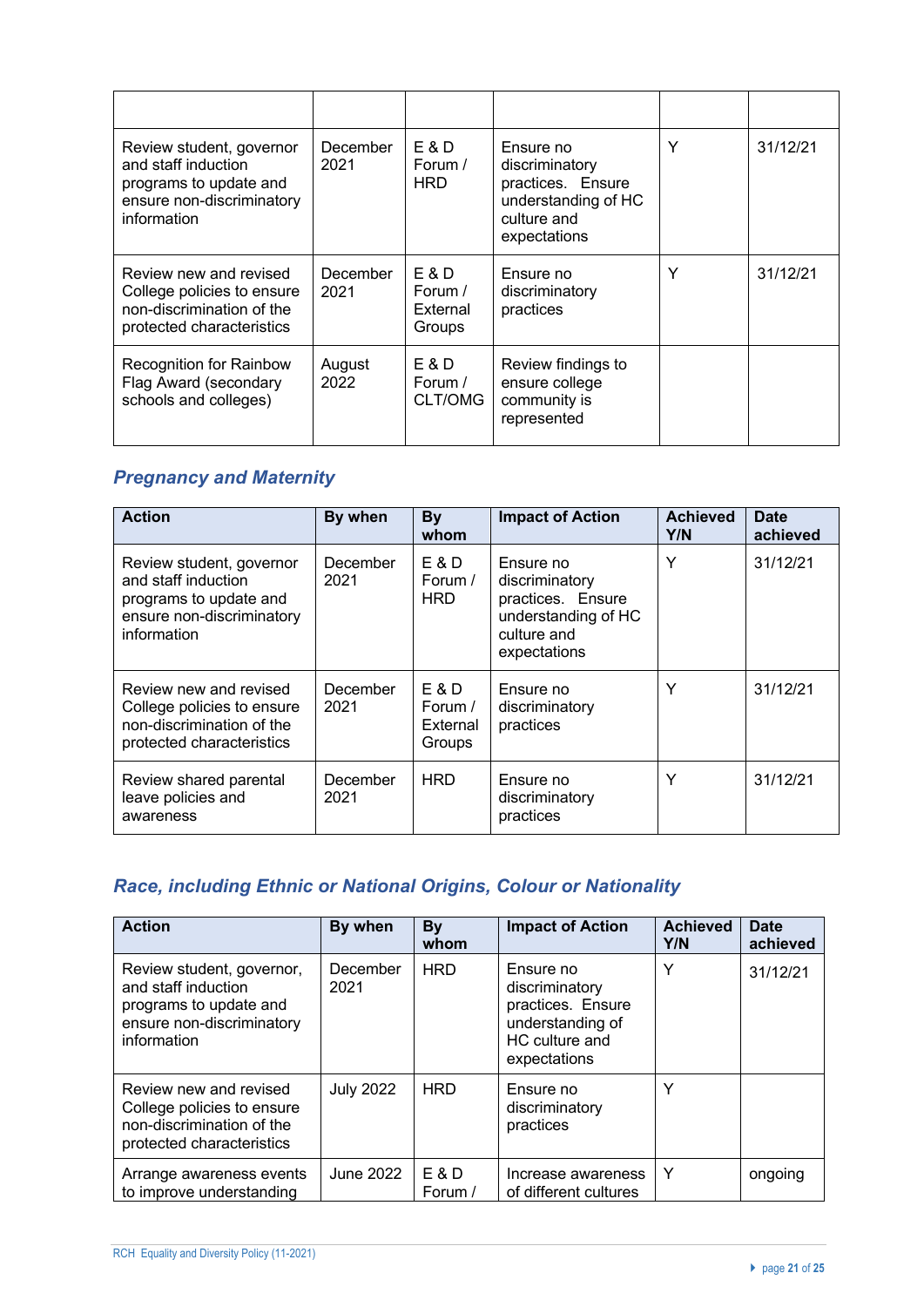| of different cultures,<br>including a Diversity Day                                                                          |                 | External<br>Groups | and celebrate all<br>protected<br>characteristics.<br>Diversity Day 1 April<br>21 - range: faith,<br>religion, Asperger,<br>gender identity,<br>breaking gender<br>norms  |   |         |
|------------------------------------------------------------------------------------------------------------------------------|-----------------|--------------------|---------------------------------------------------------------------------------------------------------------------------------------------------------------------------|---|---------|
| Set up BME Staff Group for<br>staff to attend                                                                                | May 2020        | HBa                | All staff will be able<br>to view their<br>concerns in a safe<br>space. Look at<br>activities to increase<br>awareness of<br>different cultures for<br>staff and students | Y | ongoing |
| Development and<br>implementation of a<br>Mentoring and Shadowing<br>Scheme for staff under-<br>represented in the structure | October<br>2021 | RCh/AMa            | To provide the<br>opportunity to staff<br>to gain the skills<br>and experience for<br>progression at<br>College                                                           | Υ | ongoing |

# *Religion or Belief, including Lack of Belief*

| <b>Action</b>                                                                                                                              | By when          | By<br>whom                                     | <b>Impact of Action</b>                                                                                                                                | <b>Achieved</b><br>Y/N                     | <b>Date</b><br>achieved |
|--------------------------------------------------------------------------------------------------------------------------------------------|------------------|------------------------------------------------|--------------------------------------------------------------------------------------------------------------------------------------------------------|--------------------------------------------|-------------------------|
| Review student, governor<br>and staff induction<br>programs to update and<br>ensure non-discriminatory<br>information                      | December<br>2021 | E & D<br>Forum /<br><b>HRD</b>                 | Ensure no<br>discriminatory<br>practices. Ensure<br>understanding of HC<br>culture and<br>expectations                                                 | Y                                          | 31/12/21                |
| Review new and revised<br>College policies to ensure<br>non-discrimination of the<br>protected characteristics                             | December<br>2021 | <b>E&amp;D</b><br>Forum/<br>external<br>groups | Ensure no<br>discriminatory<br>practices                                                                                                               | Y                                          | 31/12/21                |
| Set up a Christian Group<br>at the College for students<br>and staff to attend. One<br>hour per week, for chat,<br>prayers, games and food | December<br>2021 | <b>HBa</b>                                     | Students and staff<br>will be able to<br>discuss issues from<br>a faith perspective<br>increase their<br>spirituality and<br>wellbeing                 | Y Staff<br>group set<br>up for Dec<br>2021 |                         |
| <b>Establish Friday Prayers</b><br>for Muslim students                                                                                     | December<br>2021 | HBa                                            | Students and staff<br>will be able to<br>perform the<br>obligatory Friday<br>prayers at College<br>and increase their<br>spirituality and<br>wellbeing | Y                                          | Ongoing                 |
| Invite local community<br>members and create a<br>multi faith group                                                                        | December<br>2021 | HBa                                            | <b>Existing community</b><br>leaders and to<br>include students                                                                                        | $No$ – due<br>to covid<br>restrictions     | Ongoing                 |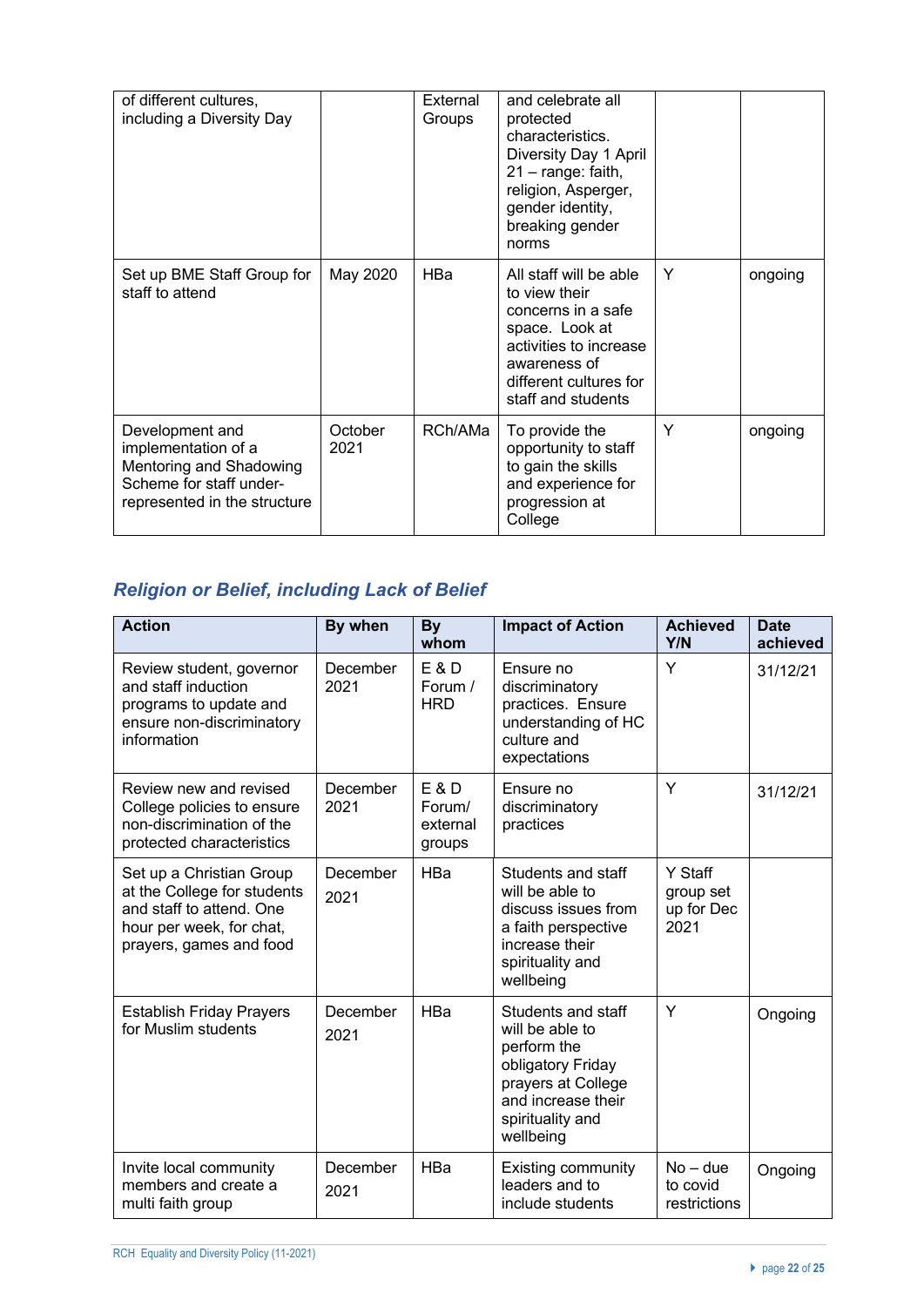| <b>Action</b>                           | By when          | By<br>whom | <b>Impact of Action</b>                                                                                                                             | <b>Achieved</b><br>Y/N                                             | <b>Date</b><br>achieved |
|-----------------------------------------|------------------|------------|-----------------------------------------------------------------------------------------------------------------------------------------------------|--------------------------------------------------------------------|-------------------------|
|                                         |                  |            | from different faiths<br>or none who can<br>meet up twice a year<br>to work on projects<br>to support students,<br>staff and the local<br>community |                                                                    |                         |
| <b>Contemplation Room</b><br>Coomb Wood | December<br>2021 | <b>HBa</b> | To provide feet<br>washing facilities for<br><b>ESOL Students</b>                                                                                   | Actioned -<br>students are<br>able to use<br>small room<br>prayer. | Ongoing                 |

### *Sex*

| <b>Action</b>                                                                                                                      | By when          | By whom                                          | <b>Impact of Action</b>                                                                                      | <b>Achieved</b><br>Y/N | <b>Date</b><br>achieved                                                     |
|------------------------------------------------------------------------------------------------------------------------------------|------------------|--------------------------------------------------|--------------------------------------------------------------------------------------------------------------|------------------------|-----------------------------------------------------------------------------|
| Continue to review staff<br>pay levels to ensure no<br>significant pay gaps                                                        | December<br>2019 | <b>HRD</b>                                       | Ensure non-<br>discrimination<br>practices and review<br>of processes                                        | Y                      | Continuous<br>Government<br>website<br>March 2020<br>and College<br>website |
| Review student, governor<br>and staff induction<br>programs to update and<br>ensure non-discriminatory<br>information              | December<br>2019 | <b>E&amp;D</b><br>Forum /<br><b>HRD</b>          | Ensure no<br>discriminatory<br>practices. Ensure<br>understanding of<br>HC culture and<br>expectations       | Y                      | 31/12/19                                                                    |
| Review new and revised<br>College policies to ensure<br>non-discrimination of the<br>protected characteristics                     | December<br>2019 | <b>E&amp;D</b><br>Forum/<br>external<br>groups   | Ensure no<br>discriminatory<br>practices                                                                     | Y                      | 31/12/19                                                                    |
| Seek STEM accreditation<br>so that 'Girls in STEM'<br>and pioneering women in<br>industry mirrors locality in<br>the Black Country | December<br>2020 | <b>E&amp;D</b><br>Forum/<br><b>STEM</b><br>Group | Celebration of<br>progression<br>School liaison are<br>active in<br>encouraging<br>progression               |                        | Ongoing                                                                     |
| Celebrate Men's health,<br>'Movember' etc to be<br>included in annual<br>programme                                                 | December<br>2021 | <b>E&amp;D</b><br>Forum/JG                       | Celebration of<br>progression,<br>Promoted on social<br>media and staff<br>offered wellbeing<br>appointments | Y                      | 01/11/2021                                                                  |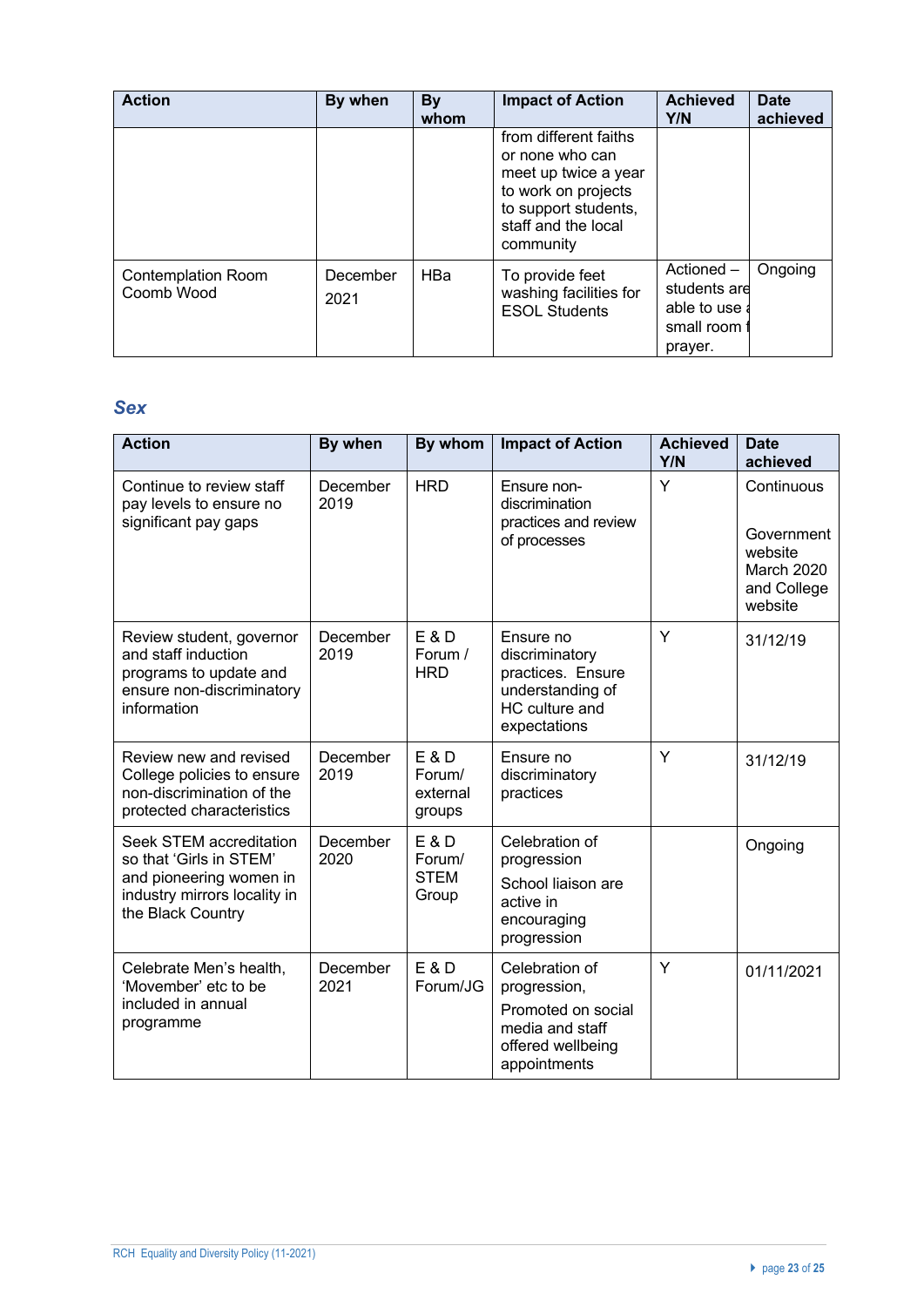## *Sexual Orientation*

| <b>Action</b>                                                                                                                                   | By when          | <b>By</b><br>whom                               | <b>Impact of Action</b>                                                                        | <b>Achieved</b><br>Y/N | <b>Date</b><br>achieved |
|-------------------------------------------------------------------------------------------------------------------------------------------------|------------------|-------------------------------------------------|------------------------------------------------------------------------------------------------|------------------------|-------------------------|
| Continue to strengthen<br>external links                                                                                                        | December<br>2019 | $E$ & D<br>Forum                                | Up to date<br>awareness                                                                        | Υ                      | Continuous              |
| Review new and revised<br>College policies to ensure<br>non-discrimination of the<br>protected characteristics                                  | December<br>2019 | <b>E&amp;D</b><br>Forum /<br>External<br>Groups | Ensure no<br>discriminatory<br>practices                                                       | Y                      | Continuous              |
| Review student, governor<br>and staff induction<br>programs to update and<br>ensure non-discriminatory<br>information                           | December<br>2021 | E & D<br>Forum /<br>External<br>Groups          | Ensure no<br>discriminatory<br>practices                                                       | Y                      | 31/12/21                |
| Review promotion across<br>college to ensure visibility<br>and maps our college<br>community - use of<br>plasmas, HUB Calendar,<br>E-Newsletter | June 2020        | E & D<br>Forum /<br>JG                          | Ensure no<br>discriminatory<br>practices                                                       | Υ                      | Ongoing                 |
| Working towards the<br>Rainbow Flag Award                                                                                                       | August<br>2022   | E&D<br>Forum/<br>CLT/<br><b>OMG</b>             | To ensure we are<br>meeting the<br>standards and<br>develop our<br>approaches and<br>policies. |                        |                         |

# *Marriage and Civil Partnership*

| <b>Action</b>                                                                                                         | By when          | By<br>whom                             | <b>Impact of Action</b>                  | <b>Achieved</b><br>Y/N | <b>Date</b><br>achieved |
|-----------------------------------------------------------------------------------------------------------------------|------------------|----------------------------------------|------------------------------------------|------------------------|-------------------------|
| Review new and revised<br>College policies to ensure<br>non-discrimination of the<br>protected characteristics        | December<br>2021 | E & D<br>Forum/<br>external<br>groups  | Ensure no<br>discriminatory<br>practices | Y                      | 31/12/21                |
| Review student, governor<br>and staff induction<br>programs to update and<br>ensure non-discriminatory<br>information | December<br>2021 | E & D<br>Forum /<br>External<br>Groups | Ensure no<br>discriminatory<br>practices | Y                      | 31/12/21                |
| Free public lectures in the<br>University Centre for legal<br>information, ancestry,<br>Dudley Archives etc           | August<br>2020   | E & D<br>Forum /<br>JG                 | Raise awareness<br>and engagement.       | Υ                      | Continuous<br>programme |
| Produce a programme of<br>tutorials regarding forced<br>marriage, to include<br>University Centre seminars            | October<br>2021  | E & D<br>Forum /<br>JG                 | Raise awareness                          | Υ                      | October<br>2021         |